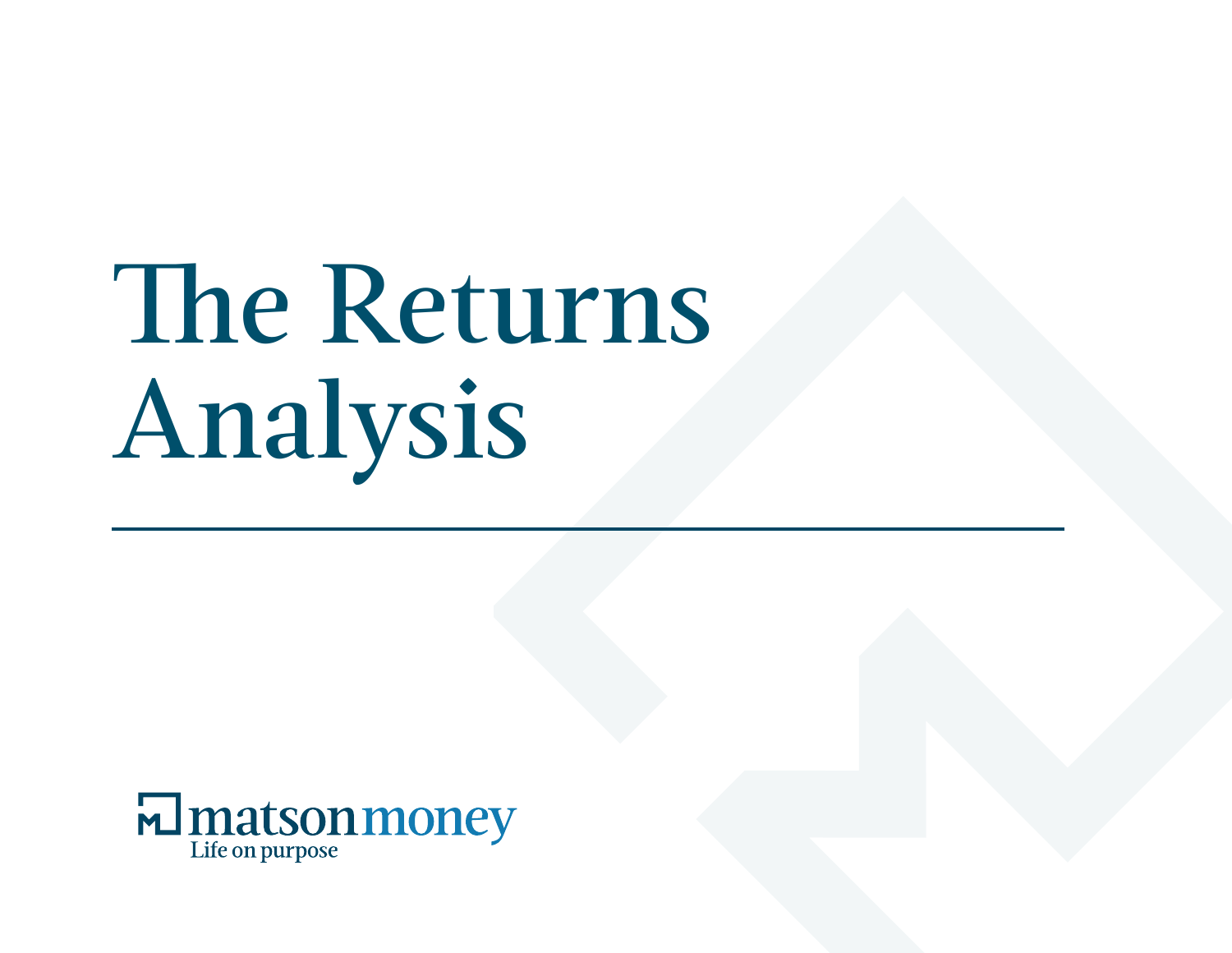### PAST PEFORMANCE IS NO GUARANTEE OF FUTURE RESULTS

Matson Money, Inc. "Matson" is a federally registered investment advisor which has been in business since 1991. This booklet is based on the views of Matson Money, Inc. Other persons may analyze investments and the approach to investing from a different perspective than that reflected in this presentation. Nothing included herein is intended to infer that the approach to investing espoused in this presentation will assure any particular investment results.

Matson Money believes that the stock market is efficient and that free markets work. Based on this belief, Matson focuses on attempting to capture market returns utilizing asset class or structured funds, seeks to utilize broad diversification, and attempts to eliminate stock picking, track record investing, and market timing from the investment process.

All of Matson Money's advisory services are marketed almost exclusively by either solicitors or co-advisors ("Referrers"). Referrers are either unaffiliated separately registered investment advisors, or registered representatives and/or investment advisor representatives of unaffiliated dual registrant brokerage firms. Matson is not affiliated with the Referrers or the firms with which they are associated. Each co- enters into a contractual agreement to serve as a non-discretionary co-advisor with respect to clients referred by the co-advisor to Matson. Solicitors typically do not enter into investment management

agreement with clients. Both co-advisors and solicitors have similar responsibilities including solicitation and referral of clients, and client coaching, including maintaining suitability information, routine service issues, and relationship management. All co-advisors and solicitors are independent contractors, not employees or agents of Matson.

All investing involves risks and costs. Your advisor can provide you with more information about the risks and costs associated with specific programs. Your advisor is not affiliated with Matson Money, Inc. No investment strategy, including asset allocation and diversification strategies, can ensure peace of mind, guarantee profit, or protect against loss.

Copyright © 2021 Matson Money, Inc.

Life on Purpose™ is a registered trademark of Matson Money, Inc.

Matson Money™ is a registered trademark of Matson Money, Inc.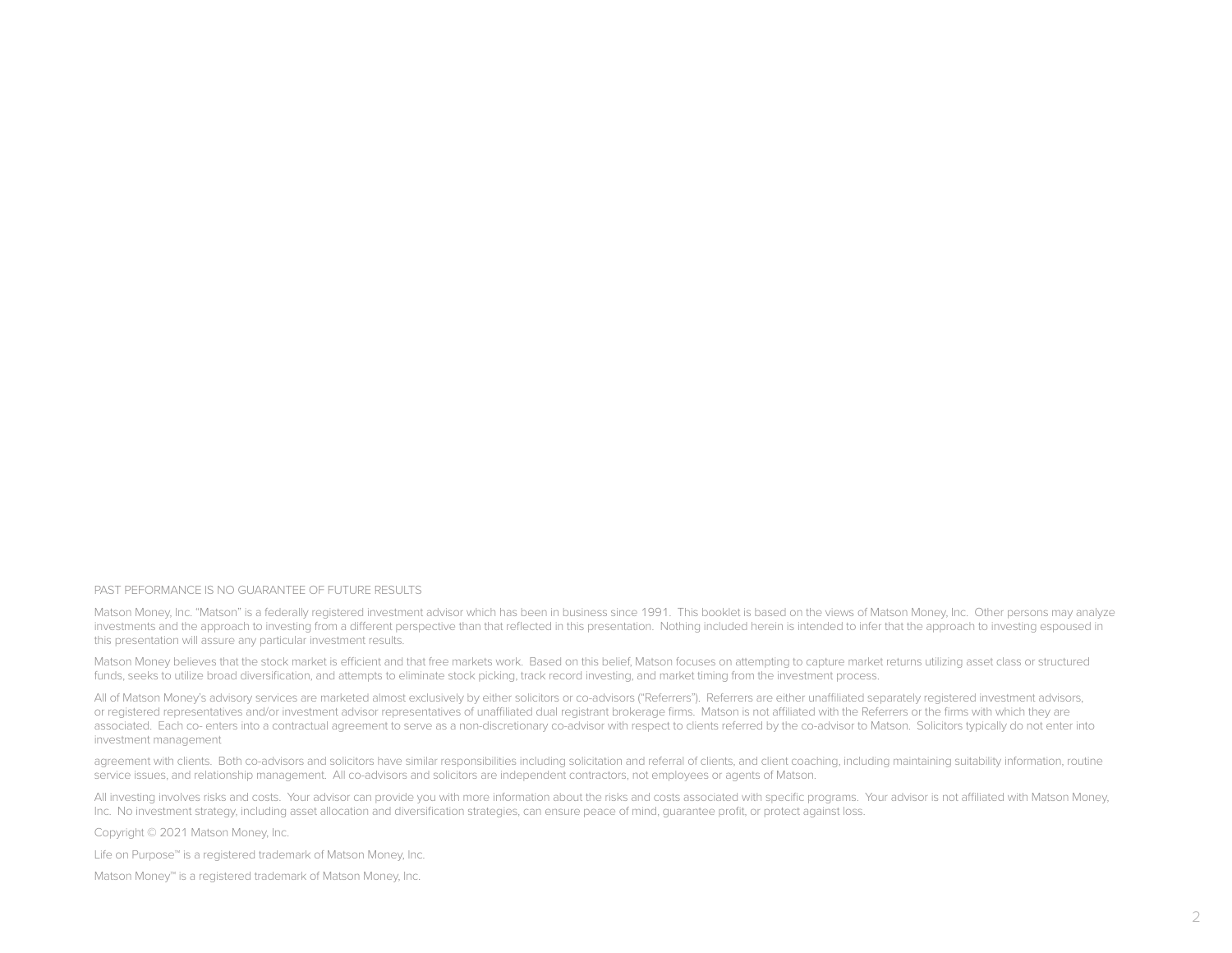# Contents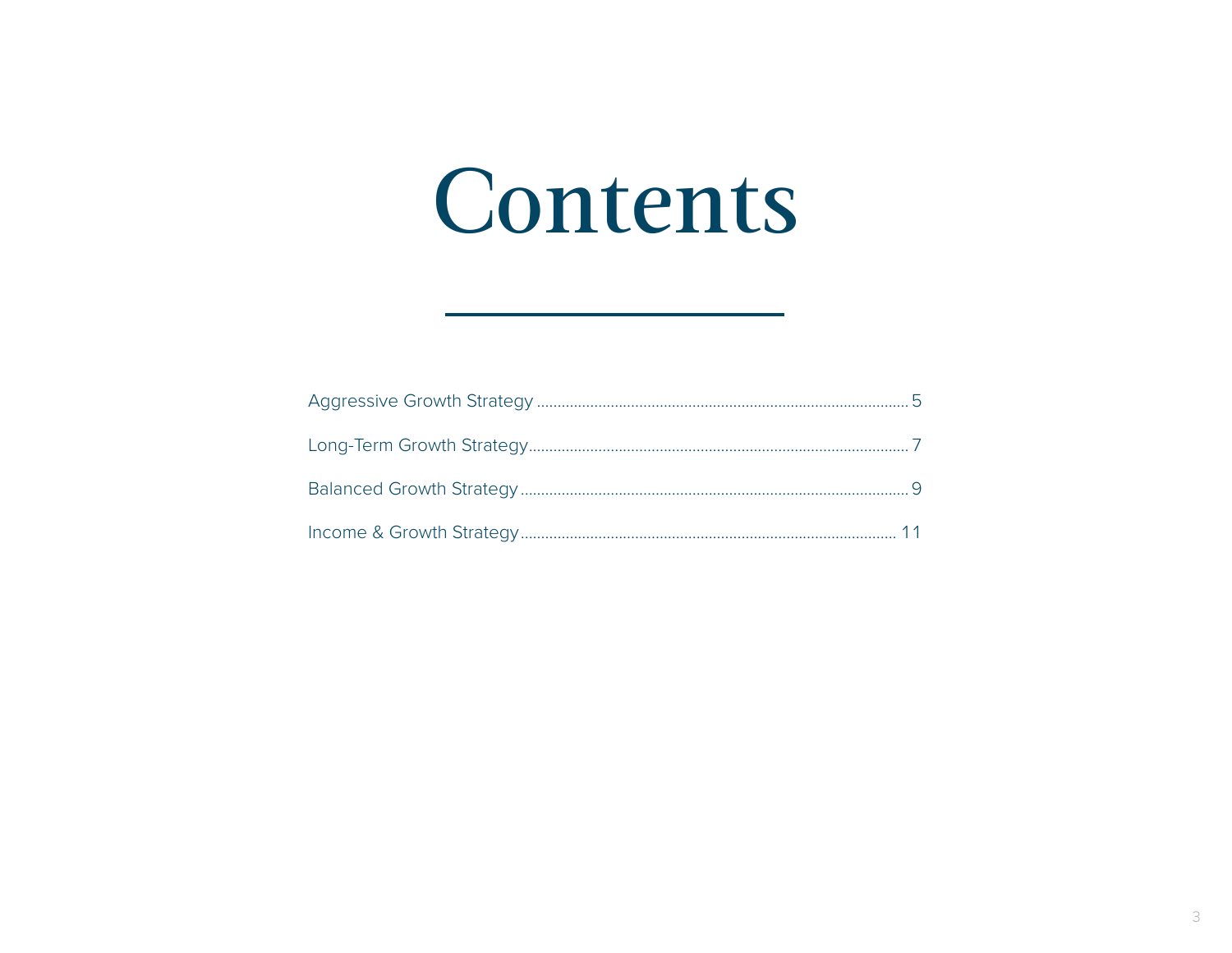# **MATSON MONEY, INC.** Performance Through 2020

| <b>Matson Money's Models</b><br>(Net and Gross* of Management Fees) | 1 Year | 3 Year<br>Annualized | 5 Year<br>Annualized | 10 Year<br>Annualized | 10 Year<br><b>Total</b> | Annualized<br>Return<br><b>Since Inception</b> | <b>Standard</b><br><b>Deviation</b> | <b>Inception Date</b> |
|---------------------------------------------------------------------|--------|----------------------|----------------------|-----------------------|-------------------------|------------------------------------------------|-------------------------------------|-----------------------|
| <b>Aggressive Growth (Gross)</b>                                    | 4.49%  | 2.07%                | 7.70%                | 6.93%                 | 95.52%                  | 8.61%                                          | 18.27                               | <b>Jul-92</b>         |
| Long-Term Growth (Gross)                                            | 5.42%  | 2.78%                | 7.00%                | 6.23%                 | 83.00%                  | 7.86%                                          | 14.41                               | <b>Jul-92</b>         |
| <b>Balanced Growth (Gross)</b>                                      | 5.99%  | 3.30%                | 5.87%                | 5.05%                 | 63.60%                  | 6.75%                                          | 9.82                                | Oct-91                |
| Income & Growth (Gross)                                             | 4.84%  | 3.32%                | 4.08%                | 3.44%                 | 40.28%                  | 5.16%                                          | 5.19                                | Oct-92                |
| Aggressive Growth (Net)                                             | 3.57%  | 1.16%                | 6.70%                | 5.83%                 | 76.21%                  | 7.08%                                          | 18.09                               | <b>Jul-92</b>         |
| Long-Term Growth (Net)                                              | 4.44%  | 1.80%                | 5.96%                | 5.09%                 | 64.31%                  | 6.31%                                          | 14.23                               | <b>Jul-92</b>         |
| <b>Balanced Growth (Net)</b>                                        | 5.00%  | 2.32%                | 4.85%                | 3.95%                 | 47.33%                  | 5.20%                                          | 9.62                                | Oct-91                |
| Income & Growth (Net)                                               | 3.83%  | 2.31%                | 3.04%                | 2.35%                 | 26.16%                  | 3.63%                                          | 4.95                                | Oct-92                |
| <b>Benchmarks</b>                                                   |        |                      |                      |                       |                         |                                                |                                     |                       |
| <b>Aggressive Growth</b>                                            | 14.74% | 8.46%                | 11.25%               | 9.58%                 | 149.73%                 | 8.07%                                          | 17.11                               | <b>Jul-92</b>         |
| Long-Term Growth                                                    | 13.68% | 8.22%                | 9.96%                | 8.49%                 | 125.97%                 | 7.78%                                          | 13.39                               | <b>Jul-92</b>         |
| <b>Balanced Growth</b>                                              | 11.44% | 7.34%                | 8.01%                | 6.87%                 | 94.28%                  | 6.94%                                          | 8.81                                | Oct-91                |
| Income & Growth                                                     | 8.76%  | 6.15%                | 5.81%                | 4.96%                 | 62.24%                  | 5.95%                                          | 4.88                                | Oct-92                |
| 2020 Dalbar Average Investor Annualized Returns*                    |        |                      |                      |                       |                         |                                                |                                     |                       |
| Dalbar Average Equity Fund Investor                                 | 17.09% | 10.37%               | 12.31%               | 10.23%                | 164.85%                 | 5.32%                                          | <b>NA</b>                           | <b>Jan-85</b>         |
| Dalbar Average Fixed Income Fund Investor                           | 3.09%  | 1.61%                | 1.40%                | 0.73%                 | 7.55%                   | 0.38%                                          | <b>NA</b>                           | <b>Jan-85</b>         |

PAST PERFORMANCE IS NO GUARANTEE OF FUTURE RESULTS.

Net and Gross\*: These accounts are invested in various passive DFA mutual funds and Free Market mutual funds according to the objective of the management style and rebalanced periodically. Actual results of accounts under materially different from results shown herein because of differences in the inception date of the account and restrictions. Results are time-weighted and dollar-weighted and are net of transaction costs, investment adviso comparative indices Benchmarks assume reinvestment of dividends and income plus capital appreciation. Results for 1992 have not been included because Matson Money began managing clients' funds in 1992 and results are not f indices have the same asset allocation mix as any of the Matson Money Portfolio Styles. These market data are not presented for comparison purposes; rather, they are presented as general indicators of various sectors of th DFA Returns Software. CRSP is the Center for Research & Securities Pricing, University of Chicago. All investing involves risks and costs. Your advisor can provide you with more information about the risks and costs associ (including asset allocation and diversification strategies) can ensure peace of mind, assure profit, or protect against loss. This booklet is based on the views of Matson Money, Inc. Other persons may analyze investing fro intended to infer that the approach to investing espoused in this booklet will assure any particular results. This booklet must contain GIPS Portfolio Composite Presentations for each portfolio shown. These reports contain not to be construed as a guarantee of future performance. Index performance returns do not reflect any management fees, transaction costs or expenses. In addition, the index is unmanaged and not available for direct invest expenses associated with the management of an actual portfolio.

This graph demonstrates the GIPS verified returns of the above composites over the relevant time period compared to the GIPS defined benchmarks of various indexes. The results represent back-tested historical performance o tested performance are discussed in the endnotes. The graph is provided for illustrative purposes only and no representation is made that you would achieve similar results. The indices/benchmarks referenced above are descr unmanaged, cannot be invested in directly and their returns do not represent the performance of any actual fund or transactions and do not include management fees, transaction costs or expenses. See endnotes for GIPS perfo Past performance is no guarantee of future success.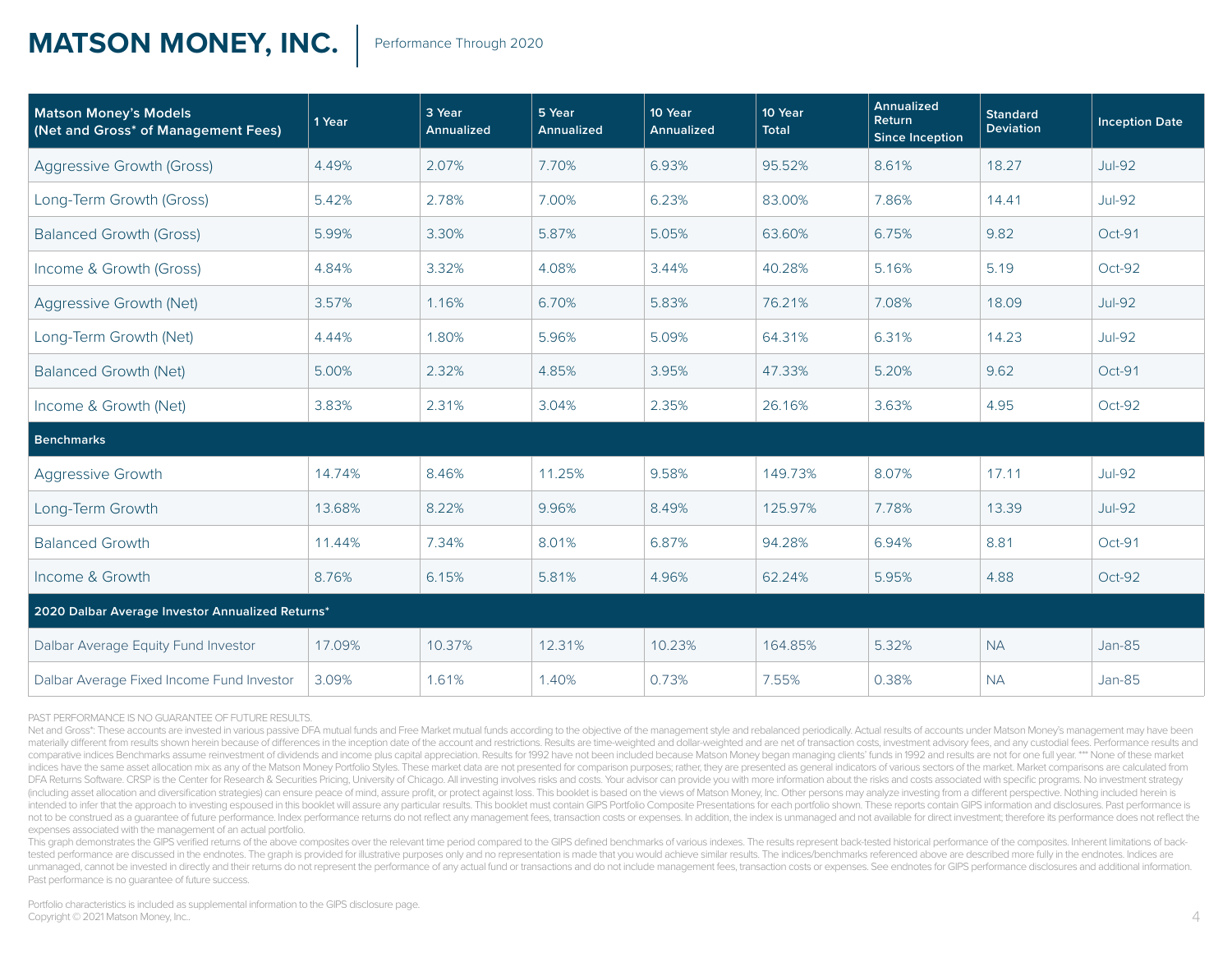# MATSON MONEY **AGGRESSIVE GROWTH STRATEGY**

Annualized Compound Returns (%) All data as of 12/31/2020

# **95% EQUITY • 5% FIXED INCOME**

# **INVESTMENT OBJECTIVE**



Since long-term capital growth is the only goal in this objective, the investor must also accept the high degree of risk inherent in the stock market. The Aggressive Growth Portfolio seeks to provide the greatest growth potential of the four Matson strategies, and exposes the client to the greatest degree of expected volatility. The objective expects to focus the investment in equity funds to help produce better long-term returns. This is a longterm expected investment strategy of at least ten years. Annual withdrawals may not be appropriate with this objective due to the short-term volatility.



| <b>ASSETS UNDER MANAGEMENT</b><br>as of 12/31/2020                                                        | <b>MATSON MONEY AGGRESSIVE GROWTH STYLE</b><br><b>STANDARD</b>                                    |                                                                                                         |
|-----------------------------------------------------------------------------------------------------------|---------------------------------------------------------------------------------------------------|---------------------------------------------------------------------------------------------------------|
| <b>TOTAL AUM:</b><br>\$8.3 Billion                                                                        | Money Market<br>Two-Year Fixed Income<br>Two-Year Global Fixed Income*                            | One-Year Fixed Income<br>Five-Year Gov't<br>Intermediate Credit*                                        |
| <b>TOTAL CLIENTS:</b><br>30,015                                                                           | Intermediate Gov't*<br><b>U.S. Small Cap Value</b><br>U.S. Large Company<br>Int'l Small Cap Value | 1-3 yr Credit *<br>U.S. Micro Cap*<br>U.S. Small Cap<br>U.S. Large Cap Value                            |
| <b>TOTAL AGGRESSIVE</b><br><b>GROWTH OBJECTIVE:</b><br>\$1.0 Billion<br>Portfolio Inception: July 1, 1992 | Int'l Large Cap<br>Emerging Markets Value*<br>Inflation Protected Securities                      | Int'l Small Company*<br>Int'l Large Cap Value<br>Emerging Markets Small Cap*<br><b>Emerging Markets</b> |
|                                                                                                           | *Matson Fund Platform Only                                                                        |                                                                                                         |

### PAST PEFORMANCE IS NO GUARANTEE OF FUTURE RESULTS

These accounts are invested in various mutual funds according to the objective of the management style and rebalanced periodically. Actual results of accounts under Matson Money's management may have been materially different from results shown herein because of differences in the inception date of the account and restrictions. Net of fee results are time-weighted and dollar-weighted and are net of transaction costs, investment advisory fees, and any custodial fees which may have been paid. Gross of fee results are time-weighted and dollar-weighted and are net of transaction costs and any custodial fees which may have been paid. Performance results assume reinvestment of dividends and income plus capital appreciation. Past performance is not to be construed as a guarantee of future performance. Actual Matson Money Investment Performance for the Aggressive Growth Portfolio for the year of 1992 is only for the period of July 1, 1992 to December 31, 1992.

All investing involves risk and costs. Your adviser can provide you with more information about the risks and costs associated with specific programs. No investment strategy (including asset allocation and diversification strategies) can ensure peace of mind, assure profit, or protect against loss.

This booklet is based on the views of Matson Money, Inc. Other persons may analyze investing from a different perspective. Nothing included herein is intended to infer that the approach to investing espoused in this booklet will assure any particular results.

See accompanying GIPS report for disclosures and additional information, including benchmark information. This page must be accompanied<br>with GIPS reports and disclosures with GIPS reports and disclosures.

Portfolio characteristics is included as supplemental information to the GIPS disclosure page.

# **GROWTH OF \$100K SINCE INCEPTION JULY 1, 1992**



# **PORTFOLIO CHARACTERISTICS\***

| 0.86% |
|-------|

Unique Holdings based upon data obtained from DFA for each underlying mutual fund \*Matson Money Fund Platform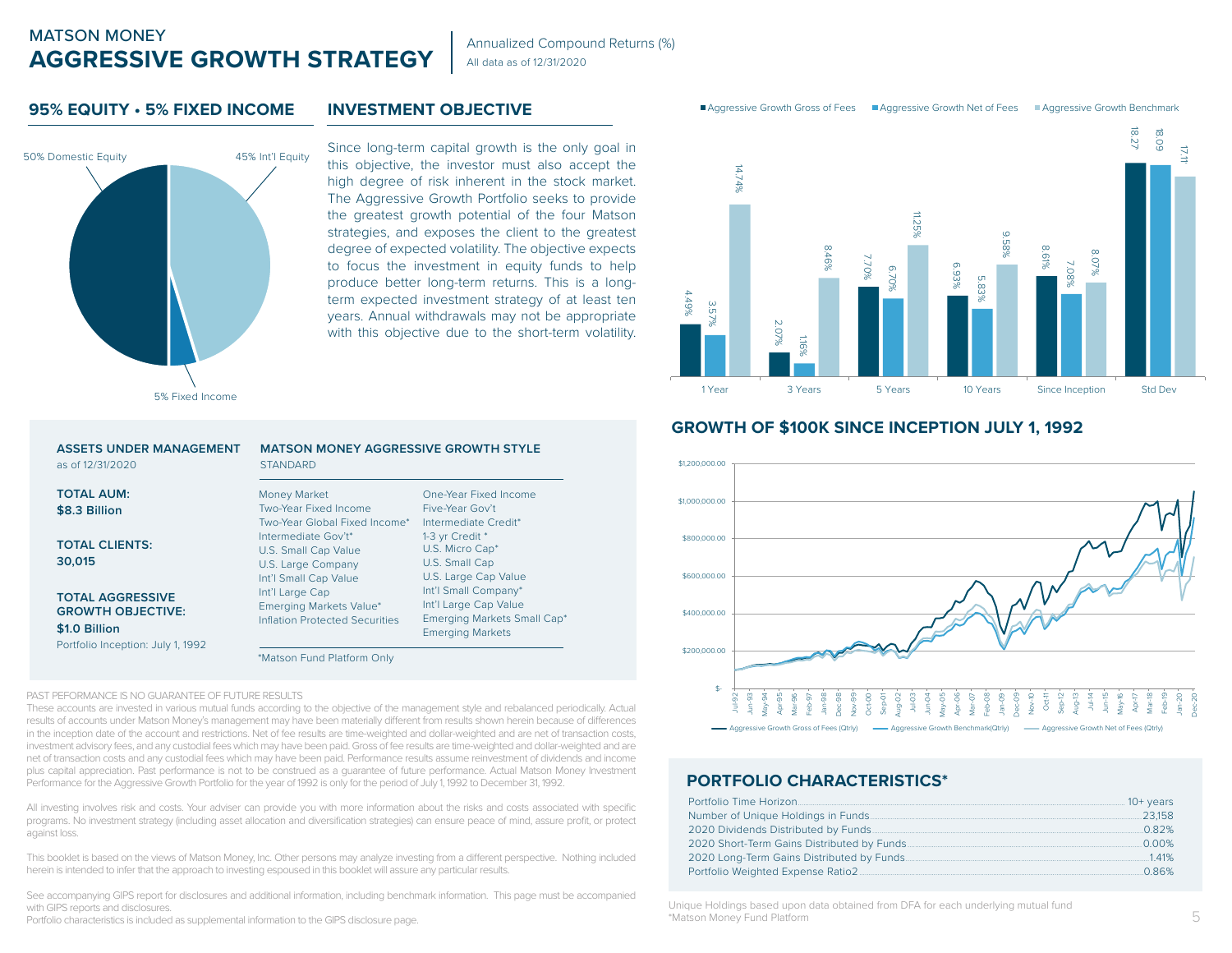# MATSON MONEY **AGGRESSIVE GROWTH STRATEGY**

**Deviation of Returns Over Time, 1973–2020**

The converging lines on this chart depict the outer estimated return limits within a 95% confidence level using a hypothetical aggressive growth mix of asset classes. The plotted points on the graph represent Matson Money Asset Allocation's actual composite returns for each given time period. For example, the 3-year column shows a plotted number for each rolling 3-year period available. Rolling period returns offer a way of demonstrating the benefits of long-term investing. By highlighting the volatility of short-time periods and contrasting it with the relative stability of longer time periods, investors can see compelling reasons for holding investments through diverse performance periods.

| ∸∽<br>23<br>18<br>13<br>8<br>3<br>$-2$<br>$-7$                                             | ≹10.38      |                     | $\bullet$   |             |                |             |             |             |                |             |             |             |             |             |             |             |             |             |                                                                                                          |             |             |             | ۰           |             |             |             |             |             |
|--------------------------------------------------------------------------------------------|-------------|---------------------|-------------|-------------|----------------|-------------|-------------|-------------|----------------|-------------|-------------|-------------|-------------|-------------|-------------|-------------|-------------|-------------|----------------------------------------------------------------------------------------------------------|-------------|-------------|-------------|-------------|-------------|-------------|-------------|-------------|-------------|
| $-12$<br>$-17$<br>$-22$<br>$-27$<br>$-32$<br>$-37$<br>$-42$                                |             | ٠<br>$\overline{2}$ | 3           |             | $\overline{4}$ | 5           | 6           |             | $\overline{7}$ | 8           |             | 9           | 10          |             | 11          | 12          |             | 13          | Upper 95% Confidence Level<br>Annual Compound Return (Net of 2% Fee)<br>Lower 95% Confidence Level<br>14 | 15          |             | 16          | 17          |             | 18          | 19          |             | 20          |
| <b>Matson</b><br>Money's<br><b>Models</b><br>(Net and Gross* of<br><b>Management Fees)</b> | 1993 Return | 1994 Return         | 1995 Return | 1996 Return | 1997 Return    | 1998 Return | 1999 Return | 2000 Return | 2001 Return    | 2002 Return | 2003 Return | 2004 Return | 2005 Return | 2006 Return | 2007 Return | 2008 Return | 2009 Return | 2010 Return | 2011 Return                                                                                              | 2012 Return | 2013 Return | 2014 Return | 2015 Return | 2016 Return | 2017 Return | 2018 Return | 2019 Return | 2020 Return |
| Agressive<br>Growth<br>(Gross)                                                             | 23.44%      | 115%                | 14.08%      | 12.34%      | 8.18%          | 6.78%       | 19.94%      | $-1.37%$    | 0.20%          | $-9.26%$    | 48.57%      | 22.88%      | 13.26%      | 22.69%      | 5.54%       | $-39.06%$   | 34.53%      | 19.53%      | $-9.73%$                                                                                                 | 18.48%      | 29.66%      | 0.78%       | $-3.43%$    | 14.35%      | 19.14%      | $-14.75%$   | 19.39%      | 4.49%       |
| Aggressive<br>Growth<br>(Net)                                                              | 21.59%      | $-0.54%$            | 12.08%      | 10.40%      | 6.35%          | 4.98%       | 17.95%      | $-2.98%$    | $-1.47%$       | $-10.83%$   | 46.05%      | 20.93%      | 11.37%      | 20.77%      | 3.89%       | -40.06%     | 32.50%      | 17.88%      | $-10.89%$                                                                                                | 17.04%      | 28.19%      | 0.29%       | 4.41%       | 13.21%      | 18.02%      | $-15.53%$   | 18.31%      | 3.57%       |

PAST PEFORMANCE IS NO GUARANTEE OF FUTURE RESULTS

Net and Gross\*: These accounts are invested in various passive DFA mutual funds according to the objective of the management style and rebalanced periodically. Actual results of accounts under Matson Money's management may shown herein because of differences in the inception date of the account and restrictions. Net Fee results are time-weighted and dollar-weighted and are net of transaction costs, investment advisory fees, and any custodial assume reinvestment of dividends and income plus capital appreciation. Gross of Fee results are time-weighted and dollar-weighted and are net of transaction costs and any custodial fees. Performance results and comparative income plus capital appreciation. Results for 1992 have not been included because Matson Money began managing clients' funds in 1992 and results are not for one full year.

None of these market indices have the same asset allocation mix as any of the Matson Money Portfolio Styles. These market data are not presented for comparison purposes; rather, they are presented as general indicators of are calculated from DFA Returns Software.

All investing involves risks and costs. Your advisor can provide you with more information about the risks and costs associated with specific programs. No investment strategy (including asset allocation and diversification protect against loss.

.<br>This booklet is based on the views of Matson Money, Inc. Other persons may analyze investing from a different perspective. Nothing included herein is intended to infer that the approach to investing espoused in this book This booklet must contain the GIPS Portfolio Composite Presentations for each portfolio shown. These reports contain GIPS information and disclosures.

Portfolio characteristics is included as supplemental information to the GIPS disclosure page.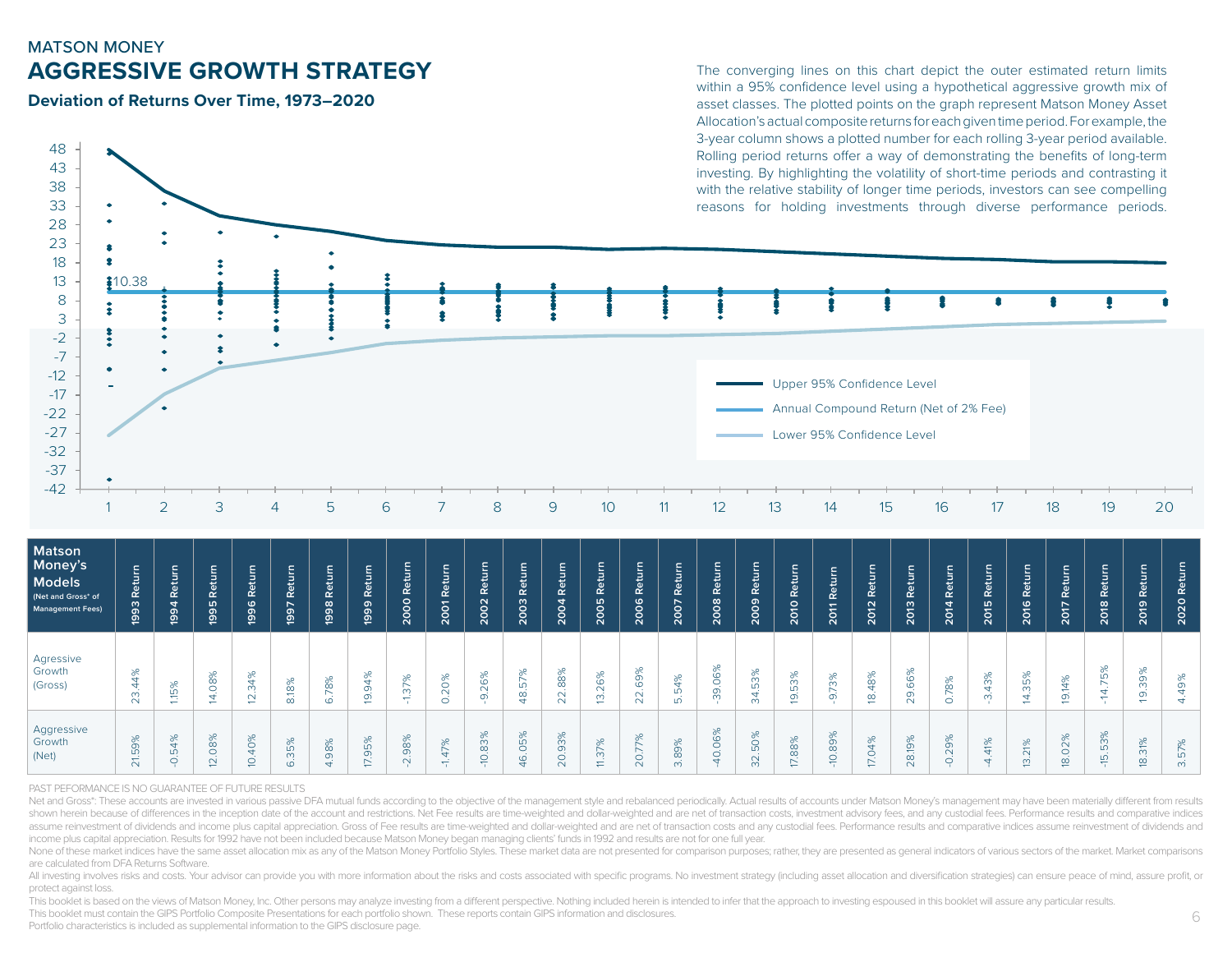# MATSON MONEY **LONG-TERM GROWTH STRATEGY**

Annualized Compound Returns (%) All data as of 12/31/2020

# **75% EQUITY • 25% FIXED INCOME**

# **INVESTMENT OBJECTIVE**



The Long-Term Growth Portfolio seeks to provide a reasonably high rate of growth without the full degree of risk usually found in the stock market. The primary goal is long-term capital growth while the secondary goal is preservation of capital. In order to provide the opportunity to achieve long-term capital growth, the investor is expected to encounter greater volatility, including the risk of negative returns, than they would with the choice of the Income and Growth or Balanced Growth strategies. This objective does not, however, seek to expose investors to the full capital risk of the stock market. Returns will not compare with the stock market on a year-to-year basis but are expected to be less volatile than stock market returns. On average, six to nine years may be required to provide the opportunity to achieve this objective. Annual withdrawals may not be appropriate with this objective due to the short-term volatility of the stock market.

| <b>ASSETS UNDER MANAGEMENT</b><br>as of 12/31/2020                   | <b>MATSON MONEY LONG-TERM GROWTH STYLE</b><br><b>STANDARD</b>                                           |                                                                                                       |
|----------------------------------------------------------------------|---------------------------------------------------------------------------------------------------------|-------------------------------------------------------------------------------------------------------|
| <b>TOTAL AUM:</b><br>\$8.3 Billion                                   | One-Year Fixed Income<br>Five-Year Gov't                                                                | Money Market<br>Two-Year Fixed Income                                                                 |
| <b>TOTAL CLIENTS:</b><br>30,015                                      | Intermediate Credit*<br>1-3 yr Credit *<br>U.S. Micro Cap*<br>U.S. Small Cap<br>U.S. Large Cap Value    | Two-Year Global Fixed Income*<br>Intermediate Gov't*<br>U.S. Small Cap Value<br>U.S. Large Company    |
| <b>TOTAL LONG-TERM</b><br><b>GROWTH OBJECTIVE:</b><br>\$2.95 Billion | Int'l Small Company*<br>Int'l Large Cap Value<br>Emerging Markets Small Cap*<br><b>Emerging Markets</b> | Int'l Small Cap Value<br>Int'l Large Cap<br>Emerging Markets Value*<br>Inflation Protected Securities |
| Portfolio Inception: July 1, 1992                                    | *Matson Fund Platform Only                                                                              |                                                                                                       |

### PAST PEFORMANCE IS NO GUARANTEE OF FUTURE RESULTS

These accounts are invested in various mutual funds according to the objective of the management style and rebalanced periodically. Actual results of accounts under Matson Money's management may have been materially different from results shown herein because of differences in the inception date of the account and restrictions. Net of fee results are time-weighted and dollar-weighted and are net of transaction costs, investment advisory fees, and any custodial fees which may have been paid. Gross of fee results are time-weighted and dollar-weighted and are net of transaction costs and any custodial fees which may have been paid. Performance results assume reinvestment of dividends and income plus capital appreciation. Past performance is not to be construed as a guarantee of future performance. Actual Matson Money Investment Performance for the Aggressive Growth Portfolio for the year of 1992 is only for the period of July 1, 1992 to December 31, 1992.

All investing involves risk and costs. Your adviser can provide you with more information about the risks and costs associated with specific programs. No investment strategy (including asset allocation and diversification strategies) can ensure peace of mind, assure profit, or protect against loss.

This booklet is based on the views of Matson Money, Inc. Other persons may analyze investing from a different perspective. Nothing included herein is intended to infer that the approach to investing espoused in this booklet will assure any particular results.

See accompanying GIPS report for disclosures and additional information, including benchmark information. This page must be accompanied with GIPS reports and disclosures.

Portfolio characteristics is included as supplemental information to the GIPS disclosure page.



■Long-Term Growth Gross of Fees ■Long-Term Growth Net of Fees ■Long-Term Growth Benchmark

# **GROWTH OF \$100K SINCE INCEPTION JULY 1, 1992**



# **PORTFOLIO CHARACTERISTICS\***

| 116%     |
|----------|
| $0.83\%$ |

Unique Holdings based upon data obtained from DFA for each underlying mutual fund \*Matson Money Fund Platform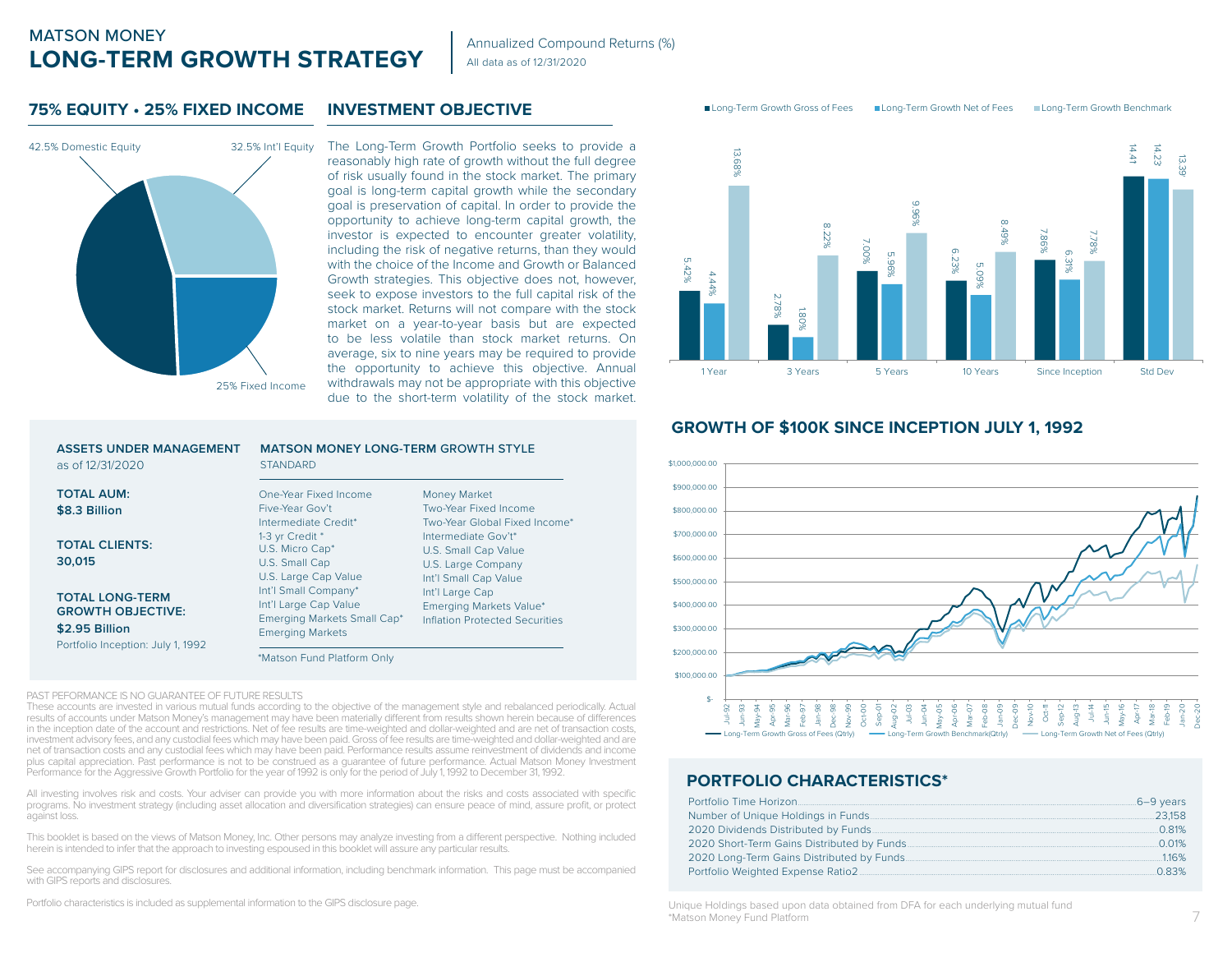# MATSON MONEY **LONG-TERM GROWTH STRATEGY**

**Deviation of Returns Over Time, 1973–2020**

The converging lines on this chart depict the outer estimated return limits within a 95% confidence level using a hypothetical long-term growth mix of asset classes. The plotted points on the graph represent Matson Money Asset Allocation's actual composite returns for each given time period. For example, the 3-year column shows a plotted number for each rolling 3-year period available. Rolling period returns offer a way of demonstrating the benefits of long-term investing. By highlighting the volatility of short-time periods and contrasting it with the relative stability of longer time periods, investors can see compelling reasons for holding investments through diverse performance periods.

| $\bullet$<br>23<br>$\bullet$<br>18<br>13<br>8<br>3<br>$-2$<br>$\bullet$<br>$-7$<br>$\bullet$<br>$-12$<br>$-17$<br>$-22$                  | : 9.41      | $\bullet$                     |                  |             |                               |                  |                  |             |                               |                  |             |                               |                                |             |                   |                   |                   | Upper 95% Confidence Level<br>Annual Compound Return (Net of 2% Fee) |                   |                   |             | u                 | ۰                 |             |                   |                   |                   |             |
|------------------------------------------------------------------------------------------------------------------------------------------|-------------|-------------------------------|------------------|-------------|-------------------------------|------------------|------------------|-------------|-------------------------------|------------------|-------------|-------------------------------|--------------------------------|-------------|-------------------|-------------------|-------------------|----------------------------------------------------------------------|-------------------|-------------------|-------------|-------------------|-------------------|-------------|-------------------|-------------------|-------------------|-------------|
| $-27$<br>$-32$<br>٠<br>$-37$<br>$-42$<br><b>Matson</b><br>Money's<br><b>Models</b><br>(Net and Gross <sup>*</sup> of<br>Management Fees) | 1993 Return | $\overline{2}$<br>1994 Return | 3<br>1995 Return | 1996 Return | $\overline{4}$<br>1997 Return | 5<br>1998 Return | 6<br>1999 Return | 2000 Return | $\overline{7}$<br>2001 Return | 8<br>2002 Return | 2003 Return | $\overline{9}$<br>2004 Return | 10 <sup>°</sup><br>2005 Return | 2006 Return | 11<br>2007 Return | 12<br>2008 Return | 13<br>2009 Return | Lower 95% Confidence Level<br>2010 Return                            | 14<br>2011 Return | 15<br>2012 Return | 2013 Return | 16<br>2014 Return | 17<br>2015 Return | 2016 Return | 18<br>2017 Return | 19<br>2018 Return | 20<br>2019 Return | 2020 Return |
| Long-Term<br>Growth<br>(Gross)                                                                                                           | 16.50%      | 118%                          | 16.58%           | 11.28%      | 9.86%                         | 7.11%            | 16.18%           | 0.23%       | 1.80%                         | 6.25%            | 37.26%      | 17.95%                        | 10.27%                         | 18.47%      | 5.43%             | -30.14%           | 26.86%            | 16.16%                                                               | 6.60%             | 14.85%            | 23.59%      | 1.17%             | $-2.71%$          | 12.18%      | 15.15%            | $-11.54%$         | 16.40%            | 5.42%       |
| Long-Term<br>Growth<br>(Net)                                                                                                             | 14.32%      | 0.47%                         | 14.78%           | 9.46%       | 7.92%                         | 5.15%            | 14.14%           | $-1.42%$    | 0.11%                         | $-7.80%$         | 35.03%      | 16.07%                        | 8.45%                          | 16.55%      | 3.73%             | $-31.30%$         | 24.96%            | 14.54%                                                               | $-7.84%$          | 13.42%            | 22.17%      | 0.07%             | $-3.73%$          | 11.01%      | 14.02%            | $-12.39%$         | 15.30%            | 4.44%       |

PAST PEFORMANCE IS NO GUARANTEE OF FUTURE RESULTS

Net and Gross\*: These accounts are invested in various passive DFA mutual funds according to the objective of the management style and rebalanced periodically. Actual results of accounts under Matson Money's management may shown herein because of differences in the inception date of the account and restrictions. Net Fee results are time-weighted and dollar-weighted and are net of transaction costs, investment advisory fees, and any custodial assume reinvestment of dividends and income plus capital appreciation. Gross of Fee results are time-weighted and dollar-weighted and are net of transaction costs and any custodial fees. Performance results and comparative income plus capital appreciation. Results for 1992 have not been included because Matson Money began managing clients' funds in 1992 and results are not for one full year.

None of these market indices have the same asset allocation mix as any of the Matson Money Portfolio Styles. These market data are not presented for comparison purposes; rather, they are presented as general indicators of are calculated from DFA Returns Software.

All investing involves risks and costs. Your advisor can provide you with more information about the risks and costs associated with specific programs. No investment strategy (including asset allocation and diversification protect against loss.

This booklet is based on the views of Matson Money, Inc. Other persons may analyze investing from a different perspective. Nothing included herein is ir<br>This booklet must contain the GIPS Portfolio Composite Presentations This booklet is based on the views of Matson Money, Inc. Other persons may analyze investing from a different perspective. Nothing included herein is intended to infer that the approach to investing espoused in this bookle

Portfolio characteristics is included as supplemental information to the GIPS disclosure page.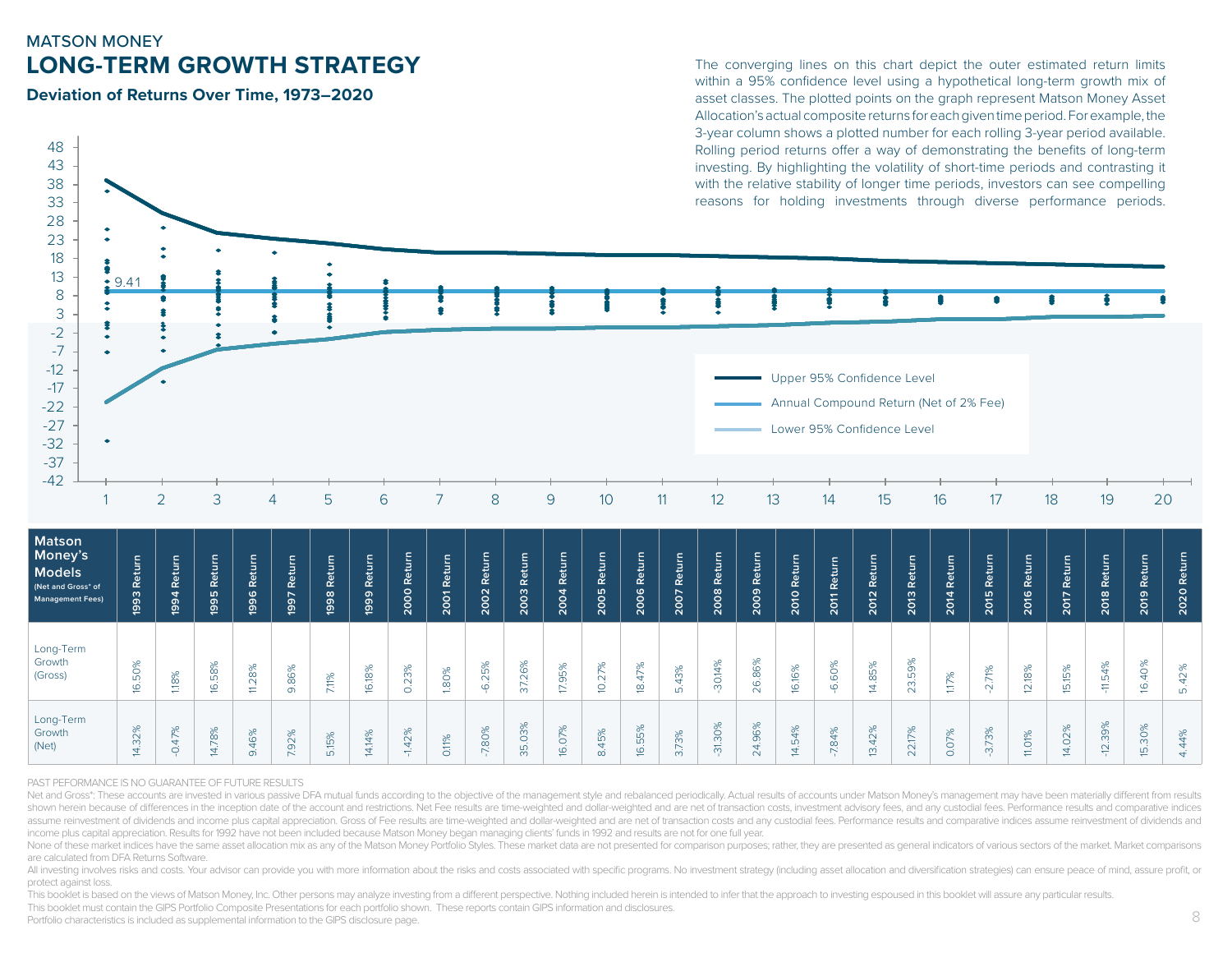# MATSON MONEY **BALANCED GROWTH STRATEGY**

# **50% EQUITY • 50% FIXED INCOME**

# **INVESTMENT OBJECTIVE**



This Balanced Growth Portfolio has two objectives: to preserve capital and to seek to obtain capital growth. Choosing this objective for your investments indicates a need for a balance between capital preservation and longterm growth. This objective is expected to result in more stable and less volatile investment strategies than with the choice of a longer-term growth investment objective. Inherent in this position is that the earning potential of your investment will likely be less than the Growth or Aggressive Growth Portfolio investment strategies, but this objective is expected to be less volatile over time while providing the opportunity to earn a premium above shortterm rates. The risk of capital loss and negative returns cannot be eliminated, but with this choice your portfolio is expected to be subjected to less capital risk than is characteristic of the stock market. While the rate of return cannot be compared to the stock market, the investment manager will be expected to exceed the returns from money market funds and three-month Treasury Bills. To attempt to achieve these returns, no less than a full market cycle of three to five years is generally required.



■Balanced Growth Gross of Fees ■Balanced Growth Net of Fees ■Balanced Growth Benchmark

# **GROWTH OF \$100K SINCE INCEPTION OCTOBER 1, 1991**



### PAST PEFORMANCE IS NO GUARANTEE OF FUTURE RESULTS

These accounts are invested in various mutual funds according to the objective of the management style and rebalanced periodically. Actual results of accounts under Matson Money's management may have been materially different from results shown herein because of differences in the inception date of the account and restrictions. Net of fee results are time-weighted and dollar-weighted and are net of transaction costs, investment advisory fees, and any custodial fees which may have been paid. Gross of fee results are time-weighted and dollar-weighted and are net of transaction costs and any custodial fees which may have been paid. Performance results assume reinvestment of dividends and income plus capital appreciation. Past performance is not to be construed as a guarantee of future performance. Actual Matson Money Investment Performance for the Balanced Growth Portfolio for the year of 1991 is only for the period of October 1, 1991 to December 31, 1991.

All investing involves risk and costs. Your adviser can provide you with more information about the risks and costs associated with specific programs. No investment strategy (including asset allocation and diversification strategies) can ensure peace of mind, assure profit, or protect against loss.

This booklet is based on the views of Matson Money, Inc. Other persons may analyze investing from a different perspective. Nothing included herein is intended to infer that the approach to investing espoused in this booklet will assure any particular results.

See accompanying GIPS report for disclosures and additional information, including benchmark information. This page must be accompanied with GIPS reports and disclosures.

Portfolio characteristics is included as supplemental information to the GIPS disclosure page.



# **PORTFOLIO CHARACTERISTICS\***

| 0.78% |
|-------|

Unique Holdings based upon data obtained from DFA for each underlying mutual fund \*Matson Money Fund Platform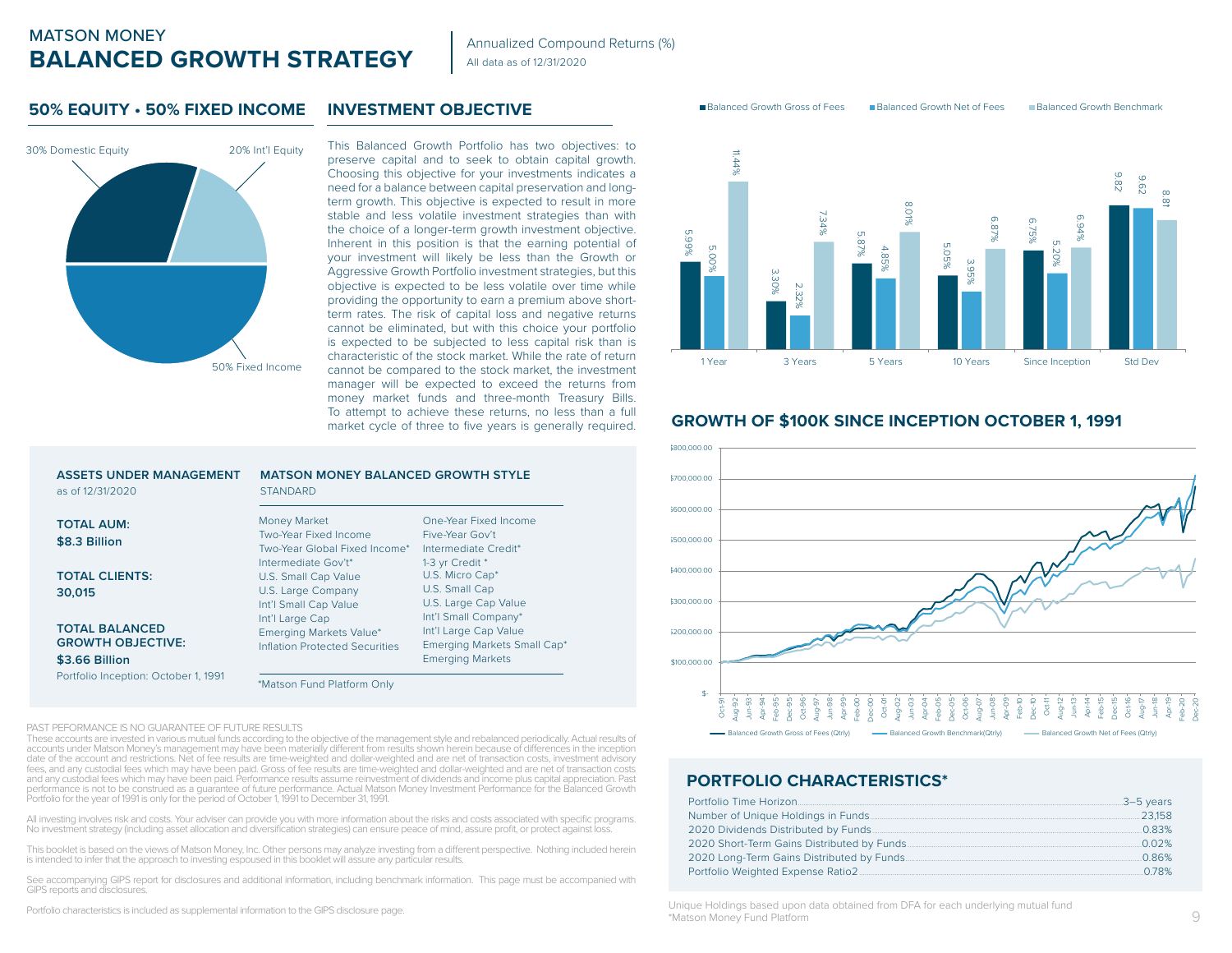# MATSON MONEY **BALANCED GROWTH STRATEGY**

**Deviation of Returns Over Time, 1973–2020**

The converging lines on this chart depict the outer estimated return limits within a 95% confidence level using a hypothetical balanced growth mix of asset classes. The plotted points on the graph represent Matson Money Asset Allocation's actual composite returns for each given time period. For example, the 3-year column shows a plotted number for each rolling 3-year period available. Rolling period returns offer a way of demonstrating the benefits of long-term investing. By highlighting the volatility of short-time periods and contrasting it with the relative stability of longer time periods, investors can see compelling reasons for holding investments through diverse performance periods.

| --<br>23<br>$\bullet$<br>18<br>13                                                                            | 7.91        |                |             |             |             |             |             |             |                |             |             |                |             |             |             |             |             |             |                                                                                                    |             |             |             |             |             |             |             |             |             |
|--------------------------------------------------------------------------------------------------------------|-------------|----------------|-------------|-------------|-------------|-------------|-------------|-------------|----------------|-------------|-------------|----------------|-------------|-------------|-------------|-------------|-------------|-------------|----------------------------------------------------------------------------------------------------|-------------|-------------|-------------|-------------|-------------|-------------|-------------|-------------|-------------|
| $\delta$<br>3                                                                                                |             |                |             |             |             |             |             |             |                |             |             |                |             |             |             |             |             |             |                                                                                                    |             |             |             |             |             |             |             |             |             |
| $-2$<br>$\ddot{\bullet}$<br>$-7$<br>$-12$<br>$-17$<br>$-22$<br>$\bullet$<br>$-27$<br>$-32$<br>$-37$<br>$-42$ |             |                |             |             |             |             |             |             |                |             |             |                |             |             |             |             |             |             | Upper 95% Confidence Level<br>Annual Compound Return (Net of 2% Fee)<br>Lower 95% Confidence Level |             |             |             |             |             |             |             |             |             |
|                                                                                                              |             | $\overline{2}$ | 3           |             | 4           | 5           |             | 6           | $\overline{7}$ | 8           |             | $\overline{9}$ | 10          |             | 11          | 12          | 13          |             | 14                                                                                                 | 15          |             | 16          | 17          |             | 18          | 19          | 20          |             |
| <b>Matson</b><br>Money's<br><b>Models</b><br>(Net and Gross <sup>*</sup> of<br><b>Management Fees)</b>       | 1993 Return | 1994 Return    | 1995 Return | 1996 Return | 1997 Return | 1998 Return | 1999 Return | 2000 Return | 2001 Return    | 2002 Return | 2003 Return | 2004 Return    | 2005 Return | 2006 Return | 2007 Return | 2008 Return | 2009 Return | 2010 Return | 2011 Return                                                                                        | 2012 Return | 2013 Return | 2014 Return | 2015 Return | 2016 Return | 2017 Return | 2018 Return | 2019 Return | 2020 Return |
| <b>Balanced</b><br>Growth<br>(Gross)                                                                         | 14.21%      | 0.45%          | 15.79%      | 10.41%      | 9.13%       | 7.61%       | 12.24%      | 2.03%       | 2.38%          | $-2.62%$    | 24.03%      | 12.53%         | 7.68%       | 13.94%      | 5.91%       | $-20.00%$   | 19.03%      | 11.91%      | $-3.57%$                                                                                           | 10.71%      | 15.81%      | 1.32%       | $-1.82%$    | 9.05%       | 10.67%      | $-777%$     | 12.75%      | 5.99%       |
| <b>Balanced</b><br>Growth<br>(Net)                                                                           | 12.36%      | $-1.29%$       | 13.67%      | 8.35%       | 7.15%       | 5.71%       | 10.28%      | 0.32%       | 0.65%          | $-4.27%$    | 21.93%      | 10.74%         | 5.89%       | 12.06%      | 4.19%       | $-21.32%$   | 17.27%      | 10.44%      | 4.77%                                                                                              | 9.40%       | 14.53%      | 0.25%       | $-2.82%$    | 7.95%       | 9.59%       | $-8.66%$    | 11.69%      | 5.00%       |

PAST PEFORMANCE IS NO GUARANTEE OF FUTURE RESULTS

Net and Gross\*: These accounts are invested in various passive DFA mutual funds according to the objective of the management style and rebalanced periodically. Actual results of accounts under Matson Money's management may shown herein because of differences in the inception date of the account and restrictions. Net Fee results are time-weighted and dollar-weighted and are net of transaction costs, investment advisory fees, and any custodial assume reinvestment of dividends and income plus capital appreciation. Gross of Fee results are time-weighted and dollar-weighted and are net of transaction costs and any custodial fees. Performance results and comparative income plus capital appreciation. Results for 1992 have not been included because Matson Money began managing clients' funds in 1992 and results are not for one full year.

None of these market indices have the same asset allocation mix as any of the Matson Money Portfolio Styles. These market data are not presented for comparison purposes; rather, they are presented as general indicators of are calculated from DFA Returns Software.

All investing involves risks and costs. Your advisor can provide you with more information about the risks and costs associated with specific programs. No investment strategy (including asset allocation and diversification protect against loss.

This booklet must contain the GIPS Portfolio Composite Presentations for each portfolio shown. These reports contain GIPS information and disclosures.<br>This booklet must contain the GIPS Portfolio Composite Presentations fo This booklet is based on the views of Matson Money, Inc. Other persons may analyze investing from a different perspective. Nothing included herein is intended to infer that the approach to investing espoused in this bookle

Portfolio characteristics is included as supplemental information to the GIPS disclosure page.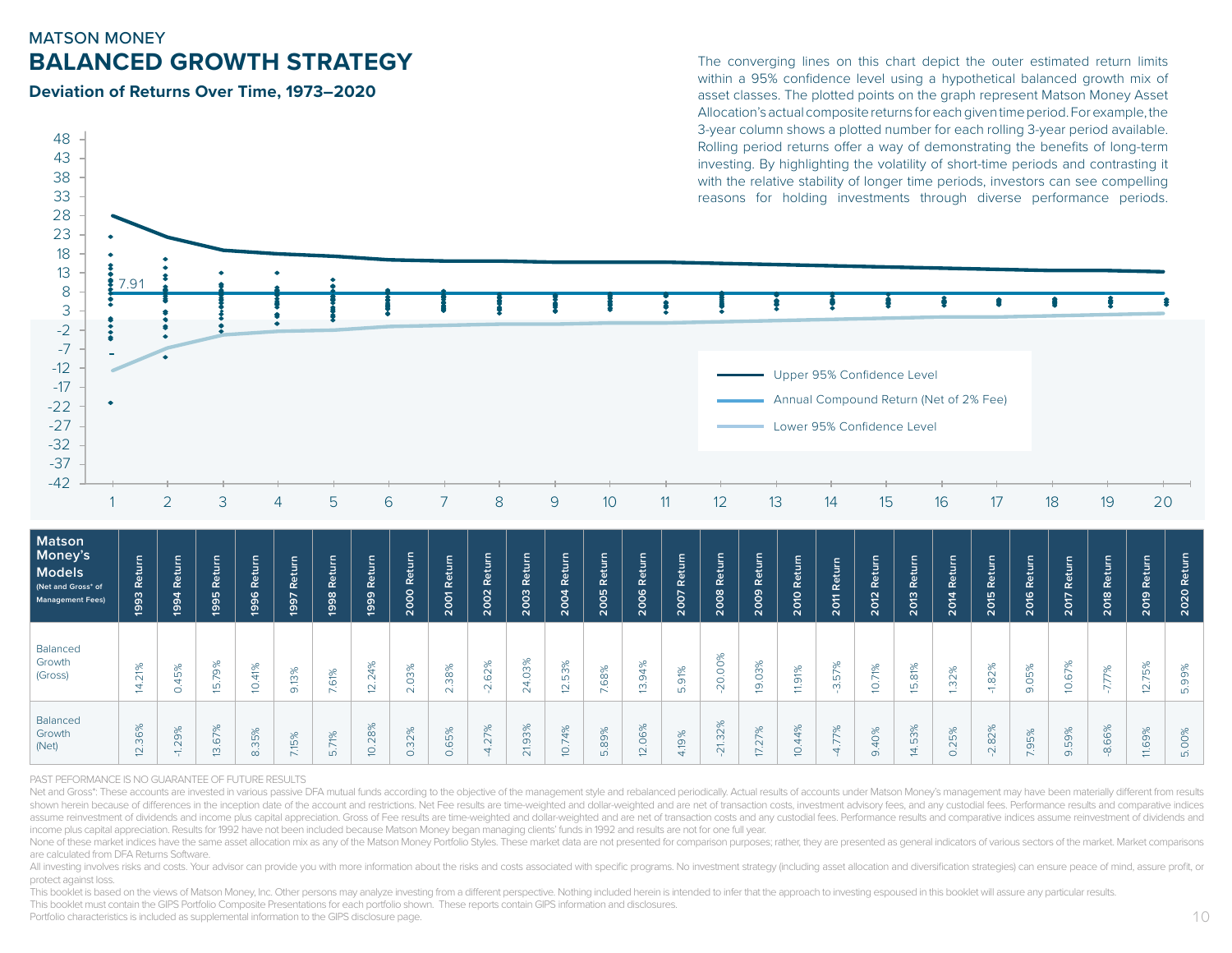# MATSON MONEY **INCOME & GROWTH STRATEGY**

### **INVESTMENT OBJECTIVE 25% EQUITY • 75% FIXED INCOME**



This objective of the Income and Growth Portfolio investment strategy is to minimize capital fluctuations while attempting to deliver a rate of return in excess of inflation as measured by the consumer price index (C.P.I.). The choice of this objective indicates a realization that the client's portfolio must stay ahead of inflation to make any real gains. While this approach is expected to provide the least amount of capital fluctuation, the possibility of negative returns is not eliminated, only sought to be reduced. This approach does imply a substantial reduction of capital growth when compared to the stock market. This objective fits with a time horizon of less than three years.



# **GROWTH OF \$100K SINCE INCEPTION OCTOBER 1, 1992**



### PAST PEFORMANCE IS NO GUARANTEE OF FUTURE RESULTS

These accounts are invested in various mutual funds according to the objective of the management style and rebalanced periodically. Actual results of accounts under Matson Money's management may have been materially different from results shown herein because of differences in the inception date of the account and restrictions. Net of fee results are time-weighted and dollar-weighted and are net of transaction costs, investment advisory fees, and any custodial fees which may have been paid. Gross of fee results are time-weighted and dollar-weighted and are net of transaction costs and any custodial fees which may have been paid. Performance results assume reinvestment of dividends and income plus capital appreciation. Past performance is not to be construed as a guarantee of future performance. Actual Matson Money Investment Performance for the Income and Growth portfolio for the year of 1992 is only for the period of October 1, 1992 to December 31, 1992.

All investing involves risk and costs. Your adviser can provide you with more information about the risks and costs associated with specific programs. No investment strategy (including asset allocation and diversification strategies) can ensure peace of mind, assure profit, or protect against loss.

This booklet is based on the views of Matson Money, Inc. Other persons may analyze investing from a different perspective. Nothing included herein is intended to infer that the approach to investing espoused in this booklet will assure any particular results.

See accompanying GIPS report for disclosures and additional information, including benchmark information. This page must be accompanied with GIPS reports and disclosures.

Portfolio characteristics is included as supplemental information to the GIPS disclosure page.



# **PORTFOLIO CHARACTERISTICS\***

Unique Holdings based upon data obtained from DFA for each underlying mutual fund \*Matson Money Fund Platform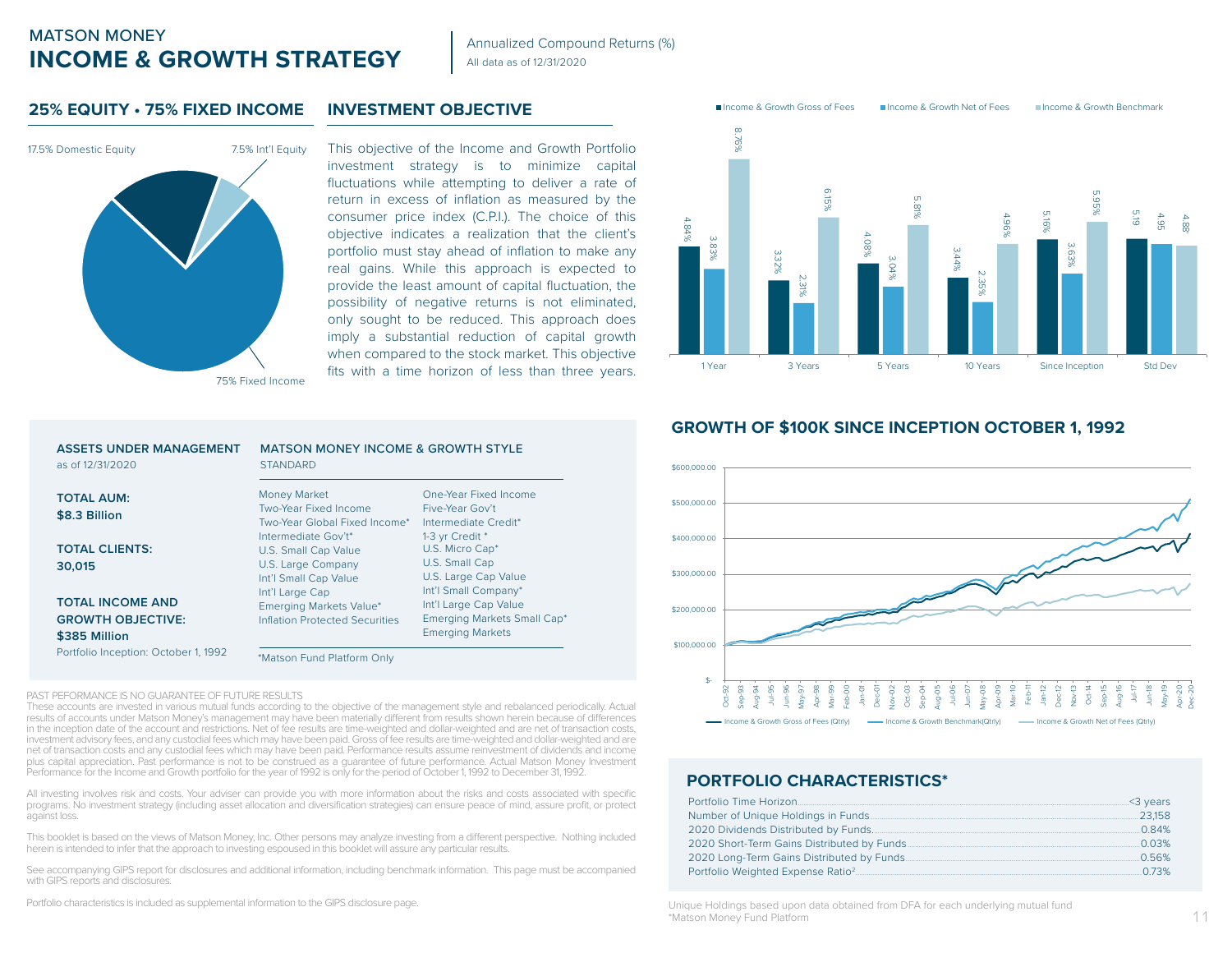# MATSON MONEY **INCOME & GROWTH STRATEGY**

**Deviation of Returns Over Time, 1973–2020**

The converging lines on this chart depict the outer estimated return limits within a 95% confidence level using a hypothetical income and growth mix of asset classes. The plotted points on the graph represent Matson Money Asset Allocation's actual composite returns for each given time period. For example, the 3-year column shows a plotted number for each rolling 3-year period available. Rolling period returns offer a way of demonstrating the benefits of long-term investing. By highlighting the volatility of short-time periods and contrasting it with the relative stability of longer time periods, investors can see compelling reasons for holding investments through diverse performance periods.

| $\sim$<br>18<br>13                                                                                     |             |                |            |             |                |             |             |             |                |             |             |                |             |             |             |                                   |             |             |                                                                                                    |             |             |             |             |             |             |             |             |             |
|--------------------------------------------------------------------------------------------------------|-------------|----------------|------------|-------------|----------------|-------------|-------------|-------------|----------------|-------------|-------------|----------------|-------------|-------------|-------------|-----------------------------------|-------------|-------------|----------------------------------------------------------------------------------------------------|-------------|-------------|-------------|-------------|-------------|-------------|-------------|-------------|-------------|
| 8<br>3<br>$-2$                                                                                         | $*6.14$     |                |            |             |                |             |             |             |                |             |             |                |             |             |             |                                   |             |             |                                                                                                    |             |             | $\bullet$   | $\bullet$   |             | $\bullet$   | 8           |             |             |
| $-7$<br>$-12$<br>$-17$<br>$-22$<br>$-27$<br>$-32$                                                      |             |                |            |             |                |             |             |             |                |             |             |                |             |             |             | the control of the control of the | $\sim$      |             | Upper 95% Confidence Level<br>Annual Compound Return (Net of 2% Fee)<br>Lower 95% Confidence Level |             |             |             |             |             |             |             |             |             |
| $-37$<br>$-42$                                                                                         |             | $\overline{2}$ | 3          |             | $\overline{4}$ | 5           |             | 6           | $\overline{7}$ | 8           |             | $\overline{9}$ | 10          |             | 11          | 12                                |             | 13          | 14                                                                                                 | 15          |             | 16          | 17          |             | 18          | 19          |             | 20          |
| <b>Matson</b><br>Money's<br><b>Models</b><br>(Net and Gross <sup>*</sup> of<br><b>Management Fees)</b> | 1993 Return | Return<br>1994 | 995 Return | 1996 Return | 997 Return     | 1998 Return | 1999 Return | 2000 Return | 2001 Return    | 2002 Return | 2003 Return | 2004 Return    | 2005 Return | 2006 Return | 2007 Return | 2008 Return                       | 2009 Return | 2010 Return | 2011 Return                                                                                        | 2012 Return | 2013 Return | 2014 Return | 2015 Return | 2016 Return | 2017 Return | 2018 Return | 2019 Return | 2020 Return |
| Income &<br>Growth<br>(Gross)                                                                          | 6.95%       | $-0.83%$       | 16.03%     | 9.27%       | 8.95%          | 7.85%       | 7.19%       | 4.72%       | 3.57%          | 179%        | 11.83%      | 6.36%          | 3.65%       | 8.60%       | 5.16%       | $-7.78%$                          | 9.29%       | 7.38%       | 0.20%                                                                                              | 6.10%       | 7.24%       | 1.52%       | -0.78%      | 5.32%       | 5.17%       | $-3.03%$    | 8.47%       | 4.84%       |
| Income &<br>Growth<br>(Net)                                                                            | 4.92%       | $-2.67%$       | 13.74%     | 7.26%       | 7.42%          | 6.30%       | 5.84%       | 2.93%       | 1.79%          | 0.05%       | 9.85%       | 4.40%          | 1.68%       | 6.62%       | 3.40%       | $-9.33%$                          | 7.80%       | 6.00%       | $-1.01%$                                                                                           | 4.87%       | 6.06%       | 0.45%       | $-1.82%$    | 4.22%       | 4.10%       | $-3.99%$    | 7.42%       | 3.83%       |

PAST PEFORMANCE IS NO GUARANTEE OF FUTURE RESULTS

Net and Gross\*: These accounts are invested in various passive DFA mutual funds according to the objective of the management style and rebalanced periodically. Actual results of accounts under Matson Money's management may shown herein because of differences in the inception date of the account and restrictions. Net Fee results are time-weighted and dollar-weighted and are net of transaction costs, investment advisory fees, and any custodial assume reinvestment of dividends and income plus capital appreciation. Gross of Fee results are time-weighted and dollar-weighted and are net of transaction costs and any custodial fees. Performance results and comparative income plus capital appreciation. Results for 1992 have not been included because Matson Money began managing clients' funds in 1992 and results are not for one full year.

None of these market indices have the same asset allocation mix as any of the Matson Money Portfolio Styles. These market data are not presented for comparison purposes; rather, they are presented as general indicators of are calculated from DFA Returns Software.

All investing involves risks and costs. Your advisor can provide you with more information about the risks and costs associated with specific programs. No investment strategy (including asset allocation and diversification protect against loss.

This booklet must contain the GIPS Portfolio Composite Presentations for each portfolio shown. These reports contain GIPS information and disclosures.<br>This booklet must contain the GIPS Portfolio Composite Presentations fo This booklet is based on the views of Matson Money, Inc. Other persons may analyze investing from a different perspective. Nothing included herein is intended to infer that the approach to investing espoused in this bookle

Portfolio characteristics is included as supplemental information to the GIPS disclosure page.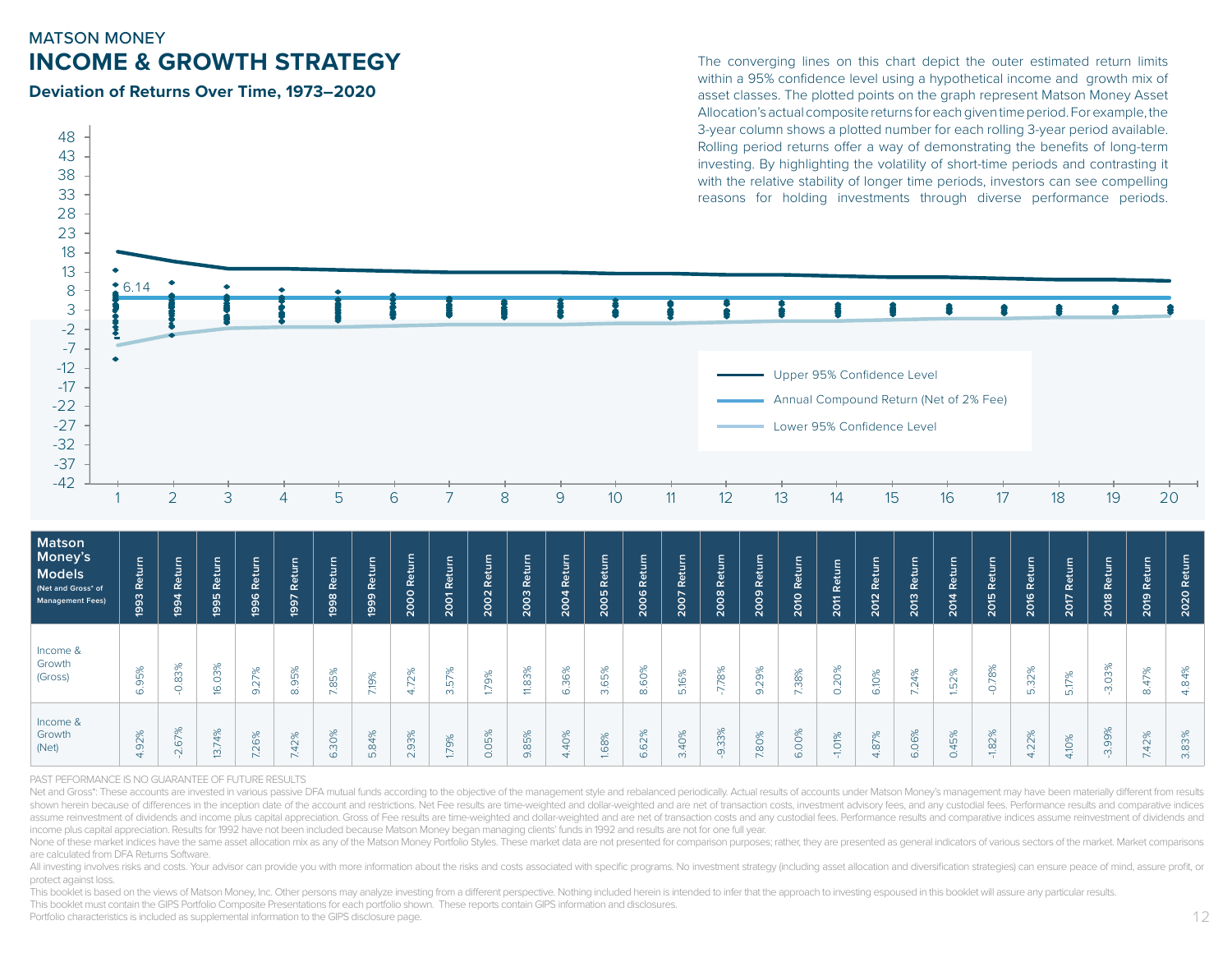| Year<br>End | <b>Total Firm</b><br><b>Assets</b><br>(millions) | <b>Composite Assets</b>  |                              |                                | <b>Annual Performance Results</b> |                         |                       |                                |
|-------------|--------------------------------------------------|--------------------------|------------------------------|--------------------------------|-----------------------------------|-------------------------|-----------------------|--------------------------------|
|             |                                                  | <b>USD</b><br>(millions) | Number of<br><b>Accounts</b> | % of Non-<br><b>Fee-Paying</b> | Composite<br>Gross                | Composite<br><b>Net</b> | Bench-<br><b>Mark</b> | Composite<br><b>Dispersion</b> |
| 2020        | \$8,384                                          | \$1,006                  | 12.388                       | 7.31%                          | 4.49%                             | 3.57%                   | 14.74%                | 0.54%                          |
| 2019        | \$8.799                                          | \$976                    | 12.343                       | 6.86%                          | 19.38%                            | 18.31%                  | 25.05%                | 0.51%                          |
| 2018        | \$8,066                                          | \$759                    | 11,438                       | 7.70%                          | $-14.75%$                         | $-15.53%$               | $-11.08%$             | 0.28%                          |
| 2017        | \$8,657                                          | \$843                    | 10,230                       | 7.70%                          | 19.14%                            | 18.02%                  | 22.45%                | 0.41%                          |
| 2016        | \$7.061                                          | \$637                    | 8.624                        | 8.43%                          | 14.35%                            | 13.21%                  | 9.08%                 | 0.34%                          |
| 2015        | \$6,169                                          | \$527                    | 7.713                        | 7.46%                          | $-3.43%$                          | $-4.41%$                | 1.78%                 | 0.37%                          |
| 2014        | \$5,953                                          | \$509                    | 6,642                        | 7.11%                          | 0.78%                             | $-0.29%$                | 2.36%                 | 0.46%                          |
| 2013        | \$5,020                                          | \$446                    | 5.493                        | 6.96%                          | 29.66%                            | 28.19%                  | 29.73%                | 0.81%                          |
| 2012        | \$3,599                                          | \$334                    | 4.909                        | 6.40%                          | 18.48%                            | 17.04%                  | 16.72%                | 0.40%                          |
| 2011        | \$3.026                                          | \$305                    | 5.021                        | 5.62%                          | $-9.73%$                          | $-10.89%$               | $-7.10%$              | 0.75%                          |
| 2010        | \$2,904                                          | \$346                    | 4,881                        | 5.09%                          | 19.53%                            | 17.88%                  | 18.04%                | 0.73%                          |
| 2009        | \$2,407                                          | \$314                    | 5.079                        | 3.25%                          | 34.53%                            | 32.50%                  | 30.98%                | 1.62%                          |
| 2008        | \$1,922                                          | \$251                    | 5.005                        | 3.89%                          | $-39.05%$                         | $-40.06%$               | $-38.74%$             | 1.22%                          |
| 2007        | \$2.579                                          | \$431                    | 4.605                        | 3.86%                          | 5.54%                             | 3.89%                   | 3.08%                 | 1.32%                          |
| 2006        | \$2,180                                          | \$336                    | 3,340                        | 2.97%                          | 22.69%                            | 20.78%                  | 18.25%                | 0.92%                          |
| 2005        | \$1,504                                          | \$216                    | 2,285                        | 3.28%                          | 13.26%                            | 11.38%                  | 11.34%                | 0.73%                          |
| 2004        | \$1,043                                          | \$144                    | 1.447                        | 2.25%                          | 22.89%                            | 20.93%                  | 18.58%                | 1.05%                          |
| 2003        | \$709                                            | \$105                    | 1,162                        | 3.10%                          | 48.58%                            | 46.05%                  | 41.33%                | 2.28%                          |
| 2002        | \$475                                            | \$70                     | 1.138                        | 2.38%                          | $-9.25%$                          | $-10.83%$               | $-15.84%$             | 1.80%                          |
| 2001        | \$482                                            | \$75                     | 994                          | 3.51%                          | 0.19%                             | $-1.47%$                | $-9.82%$              | 0.87%                          |
| 2000        | \$432                                            | \$65                     | 848                          | 3.03%                          | $-1.37%$                          | $-2.98%$                | $-7.72%$              | 1.97%                          |
| 1999        | \$403                                            | \$49                     | 653                          | 3.74%                          | 19.94%                            | 17.95%                  | 20.98%                | 3.04%                          |
| 1998        | \$332                                            | \$37                     | 310                          | 0.22%                          | 6.78%                             | 4.98%                   | 11.55%                | 1.76%                          |
| 1997        | \$315                                            | \$39                     | 308                          | 4.25%                          | 8.18%                             | 6.35%                   | 6.22%                 | 0.43%                          |

### **Matson Money, Inc. AGGRESSIVE GROWTH COMPOSITE ANNUAL DISCLOSURE PRESENTATION**

Aggressive Growth Composite contains all discretionary Aggressive Growth accounts that invest primarily in equities, are high risk, and have a time horizon of greater than ten years. Composite does not include pooled fund blend of the following indices; 5% One Month T-Bills, 25% Standard & Poor's 500 Index, 25% Russell 2000 Index, 175% MSCI EAFE Index (net div), 275% MSCI EAFE Small Cap Index (net div), calculated monthly, prior to 2009 the benchmark exposure to MSCI EAFE Small Cap Index was represented by the price only index. Prior to June 30, 1996, the composite was measured against a different blend of indices, which was changed to more accurately represe blended benchmark is available upon request. Beginning January 1, 1999, the minimum account size for this composite is \$1000. Prior to 1999, the number of accounts included in the composite is reported as the number of cli *From 1999 forward, the number of accounts reflects the total number of separate portfolios.*

Matson Money, Inc. ("Matson") is an independent SEC registered investment adviser. Matson Money is comprised of a bundled company retirement account platform and a standard fee only money management platform. A list of com

Matson Money, Inc. claims compliance with the Global Investment Performance Standards (GIPS®) and has prepared and presented this report in compliance with the GIPS standards. The firm was been independently verified for t Matson Money, Inc. has been independently verified by ACA Group, Performance Services Division ("ACA") from January 1, 2017 through December 31, 2020 and by Ashland Partners & Company, LLP ("Ashland") for the periods from verification and performance practice effective June 2017.)

A firm that claims compliance with the GIPS standards must establish policies and procedures for complying with all the applicable requirements of the GIPS standards. Verification provides assurance on whether the firm's p the calculation, presentation, and distribution of performance, have been designed in compliance with the GIPS standards and have been implemented on a firm-wide basis. The Aggressive Growth Composite has had a performance The verification and performance examination reports are available upon request.

Results are based on fully discretionary accounts under management, including those accounts no longer with the firm. Beginning July 1, 2002, composite policy requires the temporary removal of any portfolio incurring a cli value. The temporary removal of such an account occurs at the beginning of the month in which the significant cash flow occurs and the account re-enters the composite the month after the cash flow. Additional information r performance is not indicative of future results.

The U.S. Dollar is the currency used to express performance. Returns are presented gross and net of management fees and include the reinvestment of all income. Net of fee performance was calculated using actual management have been reduced by asset based custodial fees and other administrative fees. The annual composite dispersion presented is an asset-weighted standard deviation calculated for the accounts in the composite the entire year. for valuing investments, calculating performance, and preparing GIPS reports are available upon request.

The investment management fee schedule under the private account asset allocation program for the composite is 2% on the first \$500 thousand 1% on the next \$500 thousand 0.75% on the next \$3 million, and 0.50% on the remai program, for the composite is in the range of 1.40% to 0.25%, of which Matson Money receives none of this fee under this program. Actual investment advisory fees incurred by clients may vary.

Matson Money, Inc. changed its name from Abundance Technologies in December 2009. Furthermore, Abundance Technologies, Inc. changed its name from Matrix Asset Allocation in September 2001.

Given the use of Mutual Funds and ETFs for client portfolios Matson Money's valuation policy is very basic and materially differs from the recommended hierarchy in the GIPS Valuation Principles, which pertain to more compl

The Aggressive Growth Composite was created July 1, 1992. The Aggressive Growth Composite inception was July 1, 1992.

The 2020 three year annualized standard deviation for the Aggressive Growth Composite Gross of Fees and Net of Fees were 21.74% and 21.67% compared to the benchmarks standard deviation of 19.40%. The 2019 three year annual Fees and Net of Fees were 12.51% and 12.42% compared to the benchmarks standard deviation of 11.47%. The 2018 three year annualized standard deviation for the Aggressive Growth Composite Gross of Fees and Net Of Fees were The 2017 three year annualized standard deviation for the Aggressive Growth Composite Gross of Fees and Net Of Fees were 10.53% and 10.53% compared to the benchmarks standard deviation of 10.10%. The 2016 three year annual Fees and Net Of Fees were 11.49% and 11.54% compared to the benchmarks standard deviation of 10.94%. The 2015 three year annualized standard deviation for the Aggressive Growth Composite Gross of Fees and Net Of Fees were 10.32%. The 2014 three year annualized standard deviation for the Aggressive Growth Composite Gross of Fees and Net Of Fees were 11.28% and 11.27% compared to the benchmarks standard deviation of 10.58%. The 2013 three yea of Fees and Net Of Fees were 15.13% and 14.98% compared to the benchmarks standard deviation of 13.87%. The 2012 three year annualized standard deviation for the Aggressive Growth Composite Gross of Fees and Net Of Fees we 17.16%. The 2011 three year annualized standard deviation for the Aggressive Growth Composite Gross o f Fees and Net Of Fees were 23.33% and 23.21% compared to the benchmarks standard deviation of 20.59%.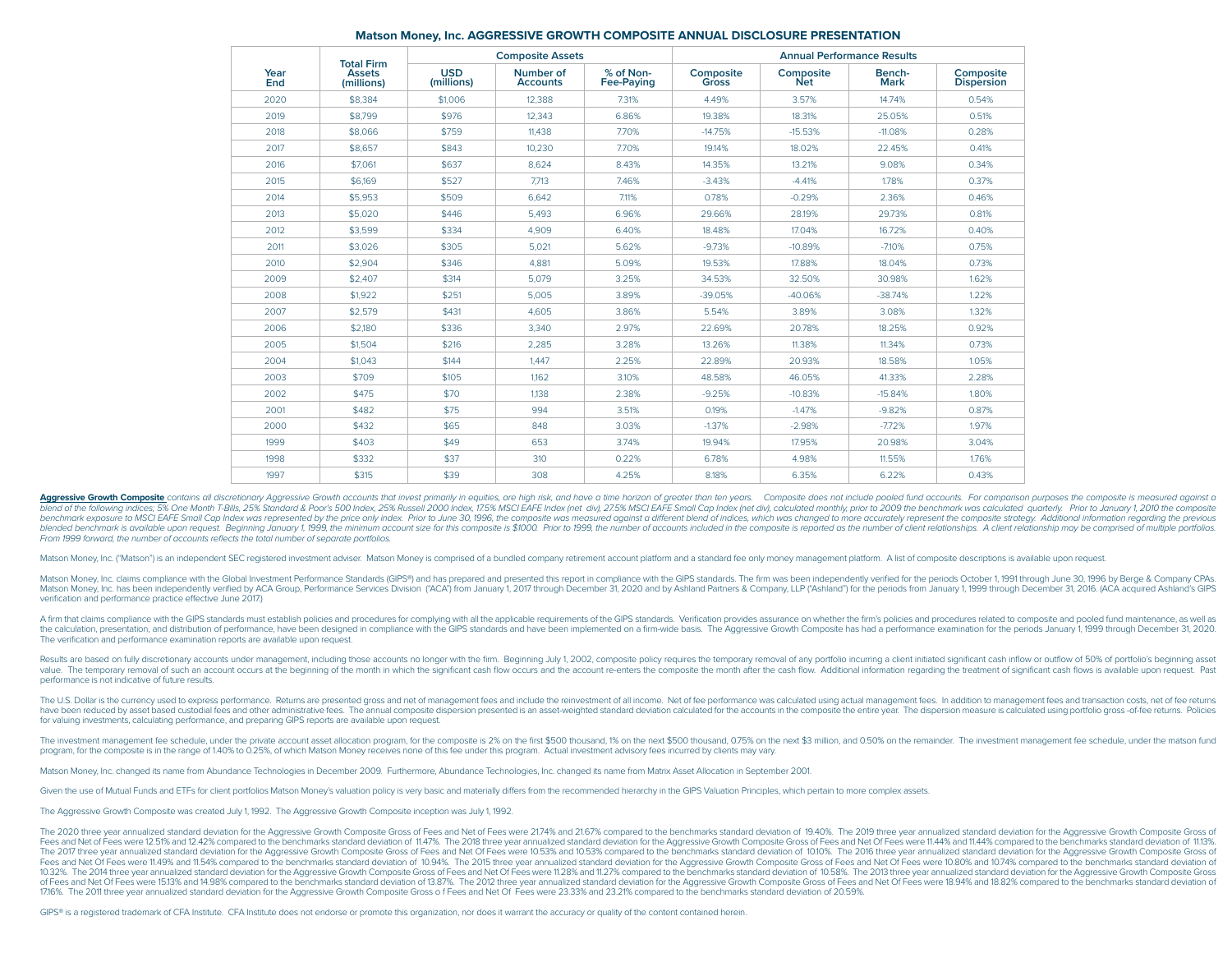|             | <b>Total Firm</b><br><b>Assets</b><br>(millions) | <b>Composite Assets</b>  |                              |                                | <b>Annual Performance Results</b> |                         |                       |                                |
|-------------|--------------------------------------------------|--------------------------|------------------------------|--------------------------------|-----------------------------------|-------------------------|-----------------------|--------------------------------|
| Year<br>End |                                                  | <b>USD</b><br>(millions) | Number of<br><b>Accounts</b> | % of Non-<br><b>Fee-Paying</b> | Composite<br><b>Gross</b>         | Composite<br><b>Net</b> | Bench-<br><b>Mark</b> | Composite<br><b>Dispersion</b> |
| 2020        | \$8,384                                          | \$2.959                  | 23,397                       | 3.64%                          | 5.42%                             | 4.44%                   | 13.68%                | 0.93%                          |
| 2019        | \$8.799                                          | \$3,123                  | 25,941                       | 3.58%                          | 16.40%                            | 15.30%                  | 21.25%                | 0.81%                          |
| 2018        | \$8,066                                          | \$2,796                  | 26,648                       | 3.66%                          | $-11.54%$                         | $-12.39%$               | $-8.05%$              | 0.75%                          |
| 2017        | \$8,657                                          | \$3.004                  | 25,073                       | 3.49%                          | 15.15%                            | 14.02%                  | 17.46%                | 0.82%                          |
| 2016        | \$7,061                                          | \$2,378                  | 21,977                       | 3.29%                          | 12.18%                            | 11.01%                  | 8.00%                 | 0.67%                          |
| 2015        | \$6,169                                          | \$2,053                  | 20,653                       | 3.08%                          | $-2.72%$                          | $-3.73%$                | 1.37%                 | 0.32%                          |
| 2014        | \$5,953                                          | \$2,009                  | 18,661                       | 3.07%                          | 1.17%                             | 0.07%                   | 3.08%                 | 0.32%                          |
| 2013        | \$5,020                                          | \$1,700                  | 15.267                       | 3.11%                          | 23.59%                            | 22.17%                  | 22.75%                | 1.14%                          |
| 2012        | \$3,599                                          | \$1.247                  | 12.811                       | 3.02%                          | 14.85%                            | 13.42%                  | 13.87%                | 0.69%                          |
| 2011        | \$3,026                                          | \$1,109                  | 12,150                       | 2.69%                          | $-6.60%$                          | $-7.84%$                | $-3.74%$              | 0.80%                          |
| 2010        | \$2,904                                          | \$1,155                  | 10,892                       | 2.42%                          | 16.16%                            | 14.54%                  | 15.38%                | 0.78%                          |
| 2009        | \$2,407                                          | \$1,117                  | 10,984                       | 1.22%                          | 26.86%                            | 24.96%                  | 24.92%                | 2.07%                          |
| 2008        | \$1,922                                          | \$926                    | 10.833                       | 1.55%                          | $-30.14%$                         | $-31.30%$               | $-30.25%$             | 1.84%                          |
| 2007        | \$2,579                                          | \$1.265                  | 9.923                        | 1.33%                          | 5.42%                             | 3.72%                   | 4.30%                 | 0.73%                          |
| 2006        | \$2,180                                          | \$1,062                  | 7.906                        | 1.32%                          | 18.46%                            | 16.56%                  | 15.32%                | 1.07%                          |
| 2005        | \$1,504                                          | \$715                    | 5,735                        | 1.26%                          | 10.27%                            | 8.45%                   | 8.60%                 | 0.95%                          |
| 2004        | \$1.043                                          | \$465                    | 3.566                        | 0.67%                          | 17.96%                            | 16.08%                  | 14.69%                | 1.13%                          |
| 2003        | \$709                                            | \$315                    | 2.705                        | 0.85%                          | 37.26%                            | 35.03%                  | 32.07%                | 2.35%                          |
| 2002        | \$475                                            | \$224                    | 2.407                        | 0.45%                          | $-6.24%$                          | $-7.79%$                | $-11.03%$             | 1.57%                          |
| 2001        | \$482                                            | \$229                    | 2,076                        | 0.35%                          | 1.80%                             | 0.12%                   | $-5.56%$              | 1.99%                          |
| 2000        | \$432                                            | \$207                    | 1,838                        | 0.64%                          | 0.24%                             | $-1.42%$                | $-4.19%$              | 1.87%                          |
| 1999        | \$403                                            | \$185                    | 1.713                        | 0.63%                          | 16.18%                            | 14.15%                  | 16.75%                | 2.34%                          |
| 1998        | \$332                                            | \$112                    | 684                          | 0.90%                          | 7.11%                             | 5.15%                   | 12.32%                | 0.70%                          |
| 1997        | \$315                                            | \$126                    | 712                          | 1.25%                          | 9.86%                             | 7.92%                   | 8.81%                 | 0.60%                          |

### **Matson Money, Inc. LONG-TERM GROWTH COMPOSITE ANNUAL DISCLOSURE PRESENTATION**

Long-Term Growth Composite contains all discretionary Long-Term Growth accounts that invest primatily in equities, are medium to high risk, and have a time horizon of six to ten years. Composite does not include pooled fun the following indices; 20% Barclays Intermediate Government Credit Bond Index (1-10 year), 5% One Month T-Bills, 22.5% Standard & Poor's 500 Index, 20% Russell 2000 Index, 15% MSCI EAFE Index (net div), 7.5% MSCI EAFE Smal quarterly. Prior to January 1, 2010 the composite benchmark exposure to MSCI EAFE Small Cap Index was represented by the price only index. Prior to June 30, 1996, the composite was measured against a different blend of ind .<br>Additional information regarding the previous blended benchmark is available upon request. Beginning January 1,1999, the minimum account size for this composite is \$1000. Prior to 1999, the number of accounts included in *be comprised of multiple portfolios. From 1999 forward, the number of accounts reflects the total number of separate portfolios.*

Matson Money, Inc. ("Matson") is an independent SEC registered investment adviser. Matson Money is comprised of a bundled company retirement account platform and a standard fee only money management platform. A list of com

Matson Money, Inc. claims compliance with the Global Investment Performance Standards (GIPS®) and has prepared and presented this report in compliance with the GIPS standards. The firm has been independently verified for t Money, Inc. has been independently verified by ACA Group. Performance Services Division ("ACA") from January 1, 2017 through December 31, 2020 and by Ashland Partners & Company, LLP ("Ashland") for the periods from January performance practice effective June 2017.)

A firm that claims compliance with the GIPS standards must establish policies and procedures for complying with all the applicable requirements of the GIPS standards. Verification provides assurance on whether the firm's p calculation, presentation, and distribution of performance, have been designed in compliance with the GIPS standards and have been implemented on a firm-wide basis. The Long-Term Growth Composite has had a performance exam and performance examination reports are available upon request.

Results are based on fully discretionary accounts under management, including those accounts no longer with the firm. Beginning July 1, 2002, composite policy requires the temporary removal of any portfolio incurring a cli temporary removal of such an account occurs at the beginning of the month in which the significant cash flow occurs, and the account re-enters the composite the month after the cash flow. Additional information regarding t indicative of future results.

The U.S. Dollar is the currency used to express performance. Returns are presented gross and net of management fees and include the reinvestment of all income. Net of fee performance was calculated using actual management been reduced by asset based custodial fees and other administrative fees. The annual composite dispersion presented is an asset-weighted standard deviation calculated for the accounts in the composite the entire year. The investments, calculating performance, and preparing GIPS reports are available upon request.

The investment management fee schedule, under the private account asset allocation program, for the composite is 2% on the first \$500 thousand, 1% on the next \$500 thousand, 0.75% on the next \$3 million, and 0.50% on the r for the composite is in the range of 1.40% to 0.25%, of which Matson Money receives none of this fee under this program. Actual investment advisory fees incurred by clients may vary.

Matson Money, Inc. changed its name from Abundance Technologies in December 2009. Furthermore, Abundance Technologies, Inc. changed its name from Matrix Asset Allocation in September 2001.

Given the use of Mutual Funds and ETFs for client portfolios Matson Money's valuation policy is very basic and materially differs from the recommended hierarchy in the GIPS Valuation Principles, which pertain to more compl

The Long-Term Growth Composite was created July 1, 1992. The Long-Term Growth Composite inception was July 1, 1992.

The 2020 three-year annualized standard deviation for the Long-Term Growth Composite Gross of Fees and Net of Fees were 17.57% and 17.50% compared to the benchmarks standard deviation of 15.26%. The 2019 three-year annuali Net of Fees were 10.07% and 9.99% compared to the benchmarks standard deviation of 8.98%. The 2018 three-year annualized standard deviation for the Long-Term Growth Composite Gross of Fees and Net of Fees were 9.16% and 9. year annualized standard deviation for the Long-Term Growth Composite Gross of Fees and Net of Fees were 8.35% and 8.35% compared to the benchmarks standard deviation of 7.84%. The 2016 three-year annualized standard devia 9.15% and 9.20% compared to the benchmarks standard deviation of 8.56%. The 2015 three-year annualized standard deviation for the Long-Term Growth Composite Gross of Fees and Net of Fees were 8.67% and 8.61% compared to th standard deviation for the Long-Term Growth Composite Gross of Fees and Net of Fees were 8.92% and 8.90% compared to the benchmarks standard deviation of 8.31%. The 2013 three-year annualized standard deviation for the Lon compared to the benchmarks standard deviation of 10.85%. The 2012 three-year annualized standard deviation for the Long-Term Growth Composite Gross of Fees and Net of Fees were 14.70% and 14.57% compared to the benchmarks for the Long-Term Growth Composite Gross of Fees and Net of Fees were 18.08% and 17.97% compared to the benchmarks standard deviation of 16.19%.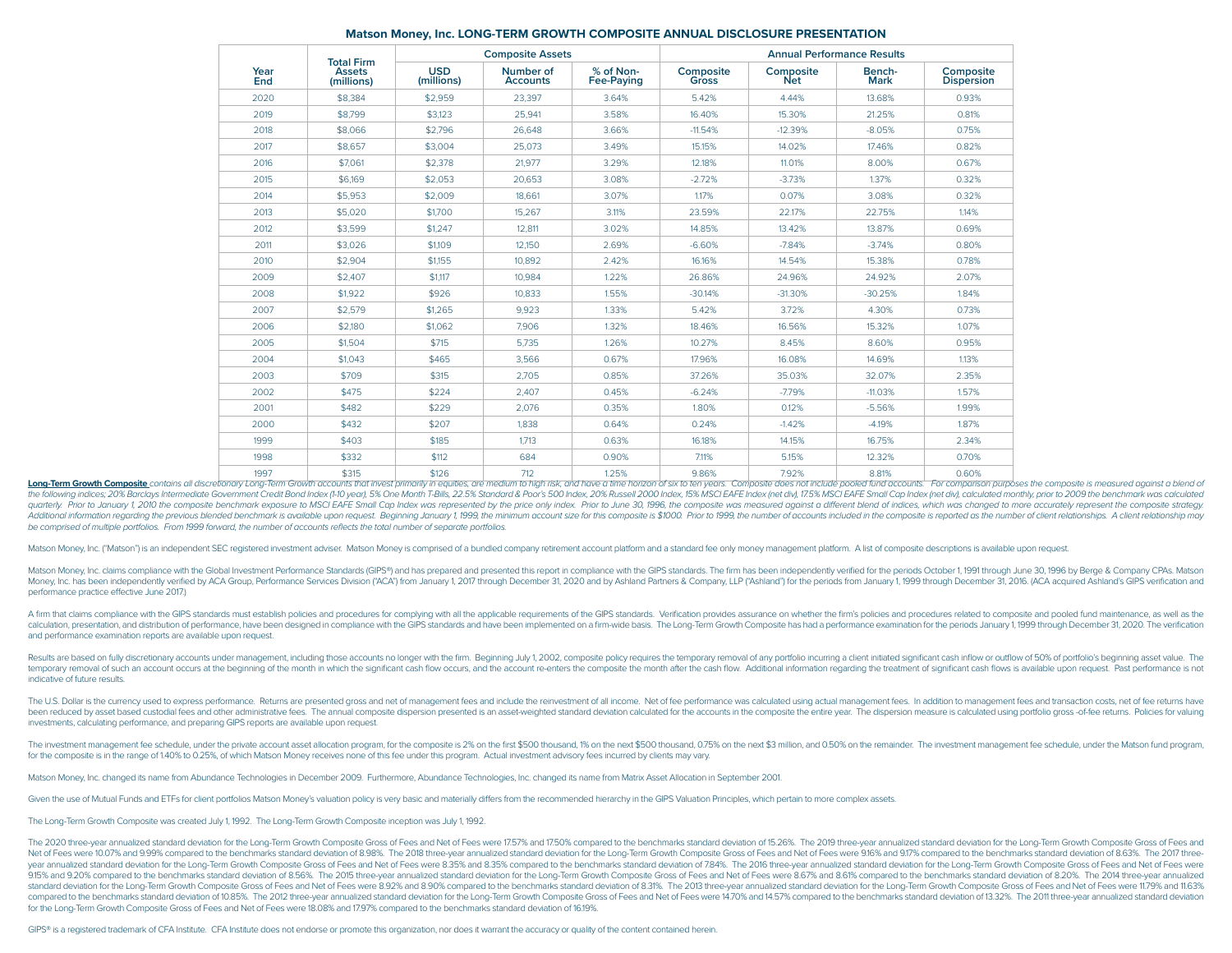|             | <b>Total Firm</b><br><b>Assets</b><br>(millions) | <b>Composite Assets</b>  |                              |                                | <b>Annual Performance Results</b> |                         |                       |                                |
|-------------|--------------------------------------------------|--------------------------|------------------------------|--------------------------------|-----------------------------------|-------------------------|-----------------------|--------------------------------|
| Year<br>End |                                                  | <b>USD</b><br>(millions) | Number of<br><b>Accounts</b> | % of Non-<br><b>Fee-Paying</b> | Composite<br>Gross                | Composite<br><b>Net</b> | Bench-<br><b>Mark</b> | Composite<br><b>Dispersion</b> |
| 2020        | \$8,384                                          | \$3.667                  | 21,105                       | 2.13%                          | 5.99%                             | 5.00%                   | 11.44%                | 0.82%                          |
| 2019        | \$8,799                                          | \$3,935                  | 23,975                       | 1.62%                          | 12.75%                            | 11.69%                  | 16.37%                | 0.98%                          |
| 2018        | \$8,066                                          | \$3,782                  | 25,464                       | 1.55%                          | $-7.77%$                          | $-8.66%$                | $-4.63%$              | 1.11%                          |
| 2017        | \$8.657                                          | \$3.981                  | 24,777                       | 1.42%                          | 10.67%                            | 9.59%                   | 12.27%                | 1.26%                          |
| 2016        | \$7,061                                          | \$3,249                  | 22,342                       | 1.36%                          | 9.05%                             | 7.95%                   | 5.86%                 | 0.94%                          |
| 2015        | \$6,169                                          | \$2,852                  | 21,262                       | 1.25%                          | $-1.82%$                          | $-2.82%$                | 1.61%                 | 0.33%                          |
| 2014        | \$5.953                                          | \$2.692                  | 19.362                       | 1.39%                          | 1.32%                             | 0.25%                   | 3.49%                 | 0.33%                          |
| 2013        | \$5,020                                          | \$2,149                  | 15,431                       | 1.46%                          | 15.81%                            | 14.53%                  | 14.47%                | 1.82%                          |
| 2012        | \$3,599                                          | \$1,444                  | 11.844                       | 1.19%                          | 10.71%                            | 9.40%                   | 10.27%                | 1.15%                          |
| 2011        | \$3,026                                          | \$1,161                  | 10,063                       | 1.18%                          | $-3.57%$                          | $-4.77%$                | $-0.44%$              | 0.80%                          |
| 2010        | \$2,904                                          | \$977                    | 7.877                        | 1.09%                          | 11.91%                            | 10.44%                  | 11.88%                | 1.03%                          |
| 2009        | \$2,407                                          | \$640                    | 5.409                        | 0.26%                          | 19.03%                            | 17.27%                  | 17.93%                | 0.97%                          |
| 2008        | \$1,922                                          | \$504                    | 4.678                        | 0.86%                          | $-20.01%$                         | $-21.32%$               | $-19.73%$             | 0.96%                          |
| 2007        | \$2,579                                          | \$595                    | 3.972                        | 0.32%                          | 5.91%                             | 4.20%                   | 5.25%                 | 0.73%                          |
| 2006        | \$2,180                                          | \$517                    | 3,321                        | 0.13%                          | 13.94%                            | 12.07%                  | 11.27%                | 0.62%                          |
| 2005        | \$1,504                                          | \$379                    | 2,567                        | 0.36%                          | 7.68%                             | 5.88%                   | 6.29%                 | 0.52%                          |
| 2004        | \$1.043                                          | \$272                    | 1.793                        | 0.05%                          | 12.52%                            | 10.73%                  | 10.34%                | 0.92%                          |
| 2003        | \$709                                            | \$204                    | 1,426                        | 0.06%                          | 24.04%                            | 21.93%                  | 21.63%                | 1.24%                          |
| 2002        | \$475                                            | \$131                    | 1.244                        | 0.34%                          | $-2.62%$                          | $-4.27%$                | $-4.78%$              | 0.97%                          |
| 2001        | \$482                                            | \$128                    | 1.035                        | 0.00%                          | 2.37%                             | 0.64%                   | $-1.08%$              | 0.50%                          |
| 2000        | \$432                                            | \$114                    | 949                          | 0.00%                          | 2.02%                             | 0.31%                   | 0.12%                 | 1.04%                          |
| 1999        | \$403                                            | \$111                    | 965                          | 0.00%                          | 12.24%                            | 10.29%                  | 11.29%                | 2.07%                          |
| 1998        | \$332                                            | \$70                     | 375                          | 0.24%                          | 7.61%                             | 5.69%                   | 12.34%                | 0.83%                          |
| 1997        | \$315                                            | \$75                     | 305                          | 0.00%                          | 9.13%                             | 7.15%                   | 8.97%                 | 0.39%                          |

### **Matson Money, Inc. BALANCED GROWTH COMPOSITE ANNUAL DISCLOSURE PRESENTATION**

Balanced Growth Composite contains all discretionary Balanced Growth accounts that invest primarily in a balanced strategy, are moderate risk, and have a time horizon of three to five years. Composite does not include pool measured against a blend of the following indices; 40% Barclays Intermediate Government Credit Bond Index (1-10 year), 10% One Month T-Bills, 20% Standard & Poor's 500 Index, 10% Russell 2000 Index, 7.5% MSCI EAFE Index (n monthly, prior to 2009 the benchmark was calculated quarterly. Prior to January 1, 2010 the composite benchmark exposure to MSCI EAFE Small Cap Index was represented by the price only index. Prior to June 30, 1996, the com was changed to more accurately represent the composite strategy. Additional information regarding the previous blended benchmark is available upon request. Beginning January 1, 1999, the minimum account size for this compo in the composite is reported as the number of client relationships. A client relationship may be comprised of multiple portfolios. From 1999 forward, the number of accounts reflects the total number of separate portfolios.

Matson Money, Inc. ("Matson") is an independent SEC registered investment adviser. Matson Money is comprised of a bundled company retirement account platform and a standard fee only money management platform. A list of com

Matson Money, Inc. claims compliance with the Global Investment Performance Standards (GIPS®) and has prepared and presented this report in compliance with the GIPS standards. The firm has been independently verified for t Company CPAs. Matson Money, Inc. has been independently verified by ACA Group, Performance Services Division ("ACA") from January 1, 2017 through December 31, 2020 and by Ashland Partners & Company, LLP ("Ashland") for the (ACA acquired Ashland's GIPS verification and performance practice effective June 2017.)

A firm that claims compliance with the GIPS standards must establish policies and procedures for complying with all the applicable requirements of the GIPS standards. Verification provides assurance on whether the firm's p as well as the calculation, presentation, and distribution of performance, have been designed in compliance with the GIPS standards and have been implemented on a firm-wide basis. The Balanced Growth Composite has had a pe December 31, 2020. The verification and performance examination reports are available upon request.

Results are based on fully discretionary accounts under management, including those accounts no longer with the firm. Beginning July 1, 2002, composite policy requires the temporary removal of any portfolio incurring a cli asset value. The temporary removal of such an account occurs at the beginning of the month in which the significant cash flow occurs, and the account re-enters the composite the month after the cash flow. Additional inform request. Past performance is not indicative of future results.

The U.S. Dollar is the currency used to express performance. Returns are presented gross and net of management fees and include the reinvestment of all income. Net of fee performance was calculated using actual management of fee returns have been reduced by asset based custodial fees and other administrative fees. The annual composite dispersion presented is an asset-weighted standard deviation calculated for the accounts in the composite t gross -of-fee returns. Policies for valuing investments, calculating performance, and preparing GIPS reports are available upon request.

The investment management fee schedule, under the private account asset allocation program, for the composite is 2% on the first \$500 thousand, 1% on the next \$500 thousand, 0.75% on the next \$3 million, and 0.50% on the r Matson fund program, for the composite is in the range of 1.40% to 0.25%, of which Matson Money receives none of this fee under this program. Actual investment advisory fees incurred by clients may vary.

Matson Money, Inc. changed its name from Abundance Technologies in December 2009. Furthermore, Abundance Technologies, Inc. changed its name from Matrix Asset Allocation in September 2001.

Given the use of Mutual Funds and ETFs for client portfolios Matson Money's valuation policy is very basic and materially differs from the recommended hierarchy in the GIPS Valuation Principles, which pertain to more compl

The Balanced Growth Composite was created October 1, 1991. The Balanced Growth Composite inception was October 1, 1991.

The 2020 three-year annualized standard deviation for the Balanced Growth Composite Gross of Fees and Net of Fees were 12.46% and 12.39% compared to the benchmarks standard deviation of 10.05%. The 2019 three-year annualiz Gross of Fees and Net of Fees were 7.00% and 6.93% compared to the benchmarks standard deviation of 5.86%. The 2018 three-year annualized standard deviation for the Balanced Growth Composite Gross of Fees and Net Of Fees w deviation of 5.55%. The 2017 three-year annualized standard deviation for the Balanced Growth Composite Gross of Fees and Net Of Fees were 5.64% and 5.64% compared to the benchmarks standard deviation of 5.04%. The 2016 th Growth Composite Gross of Fees and Net Of Fees were 6.24% and 6.30% compared to the benchmarks standard deviation of 5.53%. The 2015 three-year annualized standard deviation for the Balanced Growth Composite Gross of Fees benchmarks standard deviation of 5.46%. The 2014 three-year annualized standard deviation for the Balanced Growth Composite Gross of Fees and Net Of Fees were 6.22% and 6.23% compared to the benchmarks standard deviation o for the Balanced Growth Composite Gross of Fees and Net Of Fees were 8.01% and 7.87% compared to the benchmarks standard deviation of 7.08%. The 2012 three-year annualized standard deviation for the Balanced Growth Composi compared to the benchmarks standard deviation of 8.55%. The 2011 three year annualized standard deviation for the Balanced Growth Composite Gross of Fees and Net Of Fees were 12.18% and 12.08% compared to the benchmarks st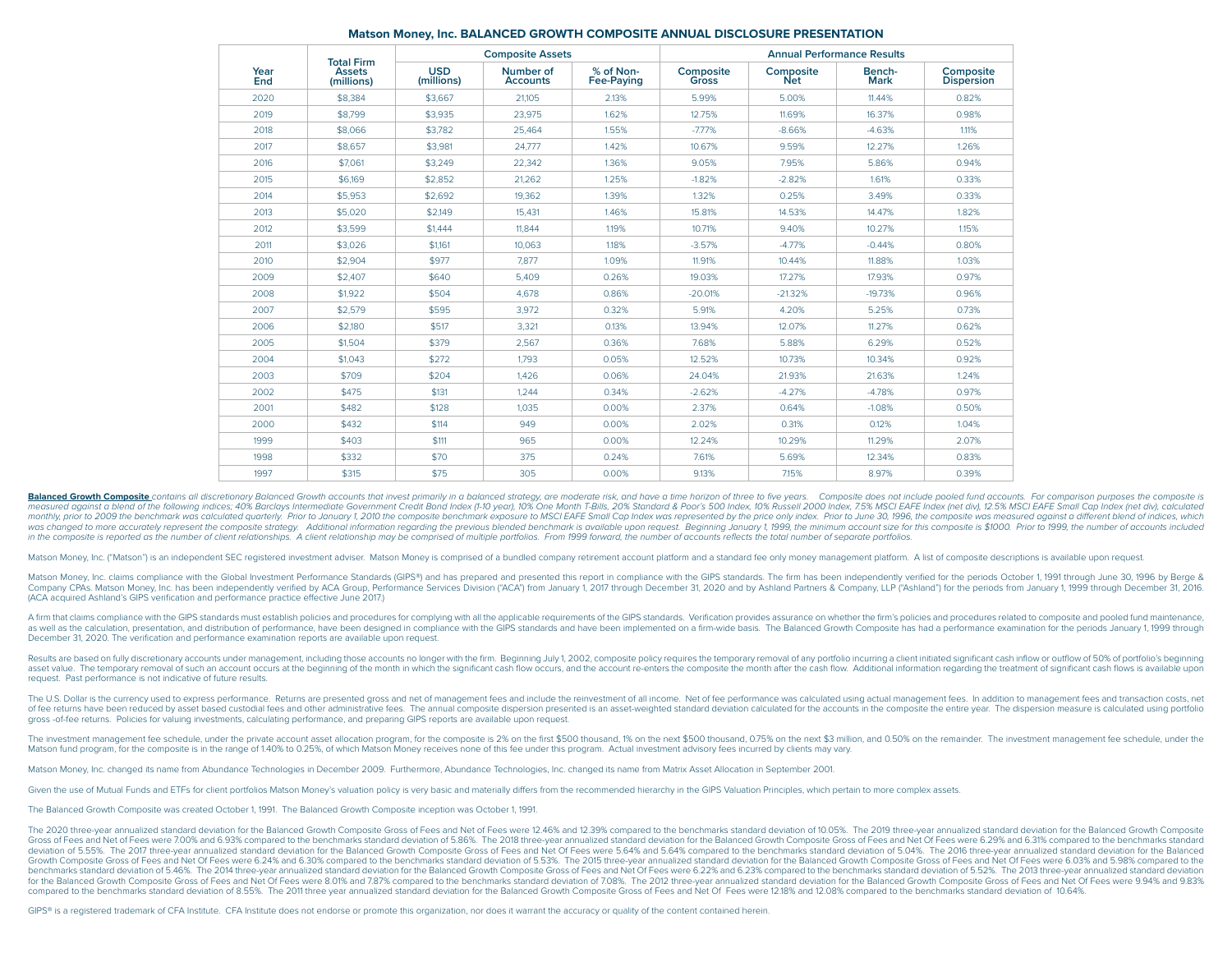|             | <b>Total Firm</b>           | <b>Composite Assets</b>  |                              |                                | <b>Annual Performance Results</b> |                         |                       |                                |
|-------------|-----------------------------|--------------------------|------------------------------|--------------------------------|-----------------------------------|-------------------------|-----------------------|--------------------------------|
| Year<br>End | <b>Assets</b><br>(millions) | <b>USD</b><br>(millions) | Number of<br><b>Accounts</b> | % of Non-<br><b>Fee-Paying</b> | Composite<br>Gross                | Composite<br><b>Net</b> | Bench-<br><b>Mark</b> | Composite<br><b>Dispersion</b> |
| 2020        | \$8,384                     | \$385                    | 3,156                        | 3.14%                          | 4.84%                             | 3.83%                   | 8.76%                 | 0.92%                          |
| 2019        | \$8,799                     | \$393                    | 3,460                        | 2.57%                          | 8.48%                             | 7.42%                   | 11.35%                | 0.30%                          |
| 2018        | \$8,066                     | \$411                    | 3.738                        | 2.71%                          | $-3.03%$                          | $-4.00%$                | $-1.25%$              | 0.32%                          |
| 2017        | \$8,657                     | \$441                    | 3,927                        | 2.13%                          | 5.17%                             | 4.10%                   | 6.54%                 | 0.28%                          |
| 2016        | \$7,061                     | \$413                    | 3,879                        | 2.29%                          | 5.32%                             | 4.22%                   | 4.08%                 | 0.87%                          |
| 2015        | \$6,169                     | \$406                    | 3,925                        | 2.25%                          | $-0.78%$                          | $-1.82%$                | 0.78%                 | 0.71%                          |
| 2014        | \$5,953                     | \$408                    | 3,811                        | 2.55%                          | 1.52%                             | 0.45%                   | 3.64%                 | 0.17%                          |
| 2013        | \$5,020                     | \$394                    | 3,404                        | 2.45%                          | 7.24%                             | 6.06%                   | 6.48%                 | 0.41%                          |
| 2012        | \$3,599                     | \$310                    | 2,851                        | 1.67%                          | 6.10%                             | 4.87%                   | 6.69%                 | 0.82%                          |
| 2011        | \$3,026                     | \$251                    | 2.349                        | 1.14%                          | 0.19%                             | $-1.01%$                | 3.12%                 | 0.23%                          |
| 2010        | \$2,904                     | \$192                    | 1,720                        | 1.35%                          | 7.38%                             | 6.00%                   | 8.00%                 | 0.52%                          |
| 2009        | \$2,407                     | \$100                    | 937                          | 1.07%                          | 9.29%                             | 7.80%                   | 10.59%                | 0.78%                          |
| 2008        | \$1,922                     | \$46                     | 479                          | 0.42%                          | $-7.78%$                          | $-9.33%$                | $-7.34%$              | 0.59%                          |
| 2007        | \$2.579                     | \$28                     | 297                          | 0.02%                          | 5.17%                             | 3.40%                   | 6.76%                 | 0.39%                          |
| 2006        | \$2,180                     | \$27                     | 283                          | 0.28%                          | 8.60%                             | 6.62%                   | 7.94%                 | 0.65%                          |
| 2005        | \$1,504                     | \$21                     | 253                          | 0.31%                          | 3.66%                             | 1.68%                   | 3.19%                 | 0.28%                          |
| 2004        | \$1,043                     | \$20                     | 217                          | 0.45%                          | 6.36%                             | 4.40%                   | 5.91%                 | 0.49%                          |
| 2003        | \$709                       | \$12                     | 147                          | 0.00%                          | 11.84%                            | 9.85%                   | 11.44%                | 1.06%                          |
| 2002        | \$475                       | \$10                     | 104                          | 0.00%                          | 1.79%                             | 0.04%                   | 1.47%                 | 0.77%                          |
| 2001        | \$482                       | \$5                      | 56                           | 0.00%                          | 3.57%                             | 1.79%                   | 3.60%                 | 0.26%                          |
| 2000        | \$432                       | \$5                      | 53                           | 0.02%                          | 4.72%                             | 2.93%                   | 4.61%                 | 0.65%                          |
| 1999        | \$403                       | \$7                      | 64                           | 0.39%                          | 7.19%                             | 5.83%                   | 6.40%                 | 0.71%                          |
| 1998        | \$332                       | \$6                      | 36                           | 0.00%                          | 7.85%                             | 6.30%                   | 11.50%                | 1.51%                          |
| 1997        | \$315                       | \$12                     | 22                           | 0.00%                          | 8.95%                             | 7.42%                   | 10.98%                | 0.73%                          |

### **Matson Money, Inc. INCOME & GROWTH COMPOSITE ANNUAL DISCLOSURE PRESENTATION**

Income & Growth Composite contains all discretionary Income and Growth accounts that invest primarily in fixed income, are low risk, and have a time horizon of three years or less. Composite does not include pooled fund ac the following indices; 65% Barclays Intermediate Government Credit Bond Index (1-10 year), 10% One Month T-Bills, 12.5% Standard & Poor's 500 Index, 5% Russell 2000 Index, 7.5% MSCI EAFE Index (net div), calculated monthly composite was measured against a different blend of indices, which was changed to more accurately represent the composite strategy. Additional information regarding the previous blended benchmark is available upon request. Prior to 1999, the number of accounts included in the composite is reported as the number of client relationships. A client relationship may be comprised of multiple portfolios. From 1999 forward, the number of accounts re

Matson Money, Inc. ("Matson") is an independent SEC registered investment adviser. Matson Money is comprised of a bundled company retirement account platform and a standard fee only money management platform. A list of com

Matson Money, Inc. claims compliance with the Global Investment Performance Standards (GIPS®) and has prepared and presented this report in compliance with the GIPS standards. The firm was been independently verified for t Money, Inc. has been independently verified by ACA Group, Performance Services Division ("ACA") from January 1, 2017 through December 31, 2020 and by Ashland Partners & Company, LLP ("Ashland") for the periods from January and performance practice effective June 2017.)

A firm that claims compliance with the GIPS standards must establish policies and procedures for complying with all the applicable requirements of the GIPS standards. Verification provides assurance on whether the firm's p the calculation, presentation, and distribution of performance, have been designed in compliance with the GIPS standards and have been implemented on a firm-wide basis. The Income & Growth Composite has had a performance e verification and performance examination reports are available upon request.

Results are based on fully discretionary accounts under management, including those accounts no longer with the firm. Beginning July 1, 2002, composite policy requires the temporary removal of any portfolio incurring a cli The temporary removal of such an account occurs at the beginning of the month in which the significant cash flow occurs and the account re-enters the composite the month after the cash flow. Additional information regardin is not indicative of future results.

The U.S. Dollar is the currency used to express performance. Returns are presented gross and net of management fees and include the reinvestment of all income. Net of fee performance was calculated using actual management have been reduced by asset based custodial fees and other administrative fees. The annual composite dispersion presented is an asset-weighted standard deviation calculated for the accounts in the composite the entire year. for valuing investments, calculating performance, and preparing GIPS reports are available upon request.

The investment management fee schedule, under the private account asset allocation program, for the composite is 2% on the first \$500 thousand, 1% on the next \$500 thousand, 0.75% on the next \$3 million, and 0.50% on the r for the composite is in the range of 1.40% to 0.25%, of which Matson Money receives none of this fee under this program. Actual investment advisory fees incurred by clients may vary.

Matson Money, Inc. changed its name from Abundance Technologies in December 2009. Furthermore, Abundance Technologies, Inc. changed its name from Matrix Asset Allocation in September 2001.

Given the use of Mutual Funds and ETFs for client portfolios Matson Money's valuation policy is very basic and materially differs from the recommended hierarchy in the GIPS Valuation Principles, which pertain to more compl

The Income & Growth Composite was created October 1, 1992. The Income & Growth Composite inception was October 1, 1992.

The 2020 three-year annualized standard deviation for the Income and Growth Composite Gross of Fees and Net of Fees were 6.20% and 6.15% compared to the benchmarks standard deviation of 5.12%. The 2019 three-year annualize and Net of Fees were 3.33% and 3.29% compared to the benchmarks standard deviation of 2.99%. The 2018 three-year annualized standard deviation for the Income and Growth Composite Gross of Fees and Net Of Fees were 2.91% an 2017 three-year annualized standard deviation for the Income and Growth Composite Gross of Fees and Net Of Fees were 2.54% and 2.55% compared to the benchmarks standard deviation of 2.60%. The 2016 three-year annualized st Net Of Fees were 2.96% and 2.99% compared to the benchmarks standard deviation of 2.96%. The 2015 three-year annualized standard deviation for the Income and Growth Composite Gross of Fees and Net Of Fees were 3.04% and 2. three-year annualized standard deviation for the Income and Growth Composite Gross of Fees and Net Of Fees were 312% and 311% compared to the benchmarks standard deviation of 3.04%. The 2013 three-year annualized standard Fees were 3.84% and 3.69% compared to the benchmarks standard deviation of 3.69%. The 2012 three-year annualized standard deviation for the Income and Growth Composite Gross of Fees and Net Of Fees were 4.62% and 4.50% com year annualized standard deviation for the Income and Growth Composite Gross of Fees and Net Of Fees were 6.08% and 6.00% compared to the benchmarks standard deviation of 5.55%.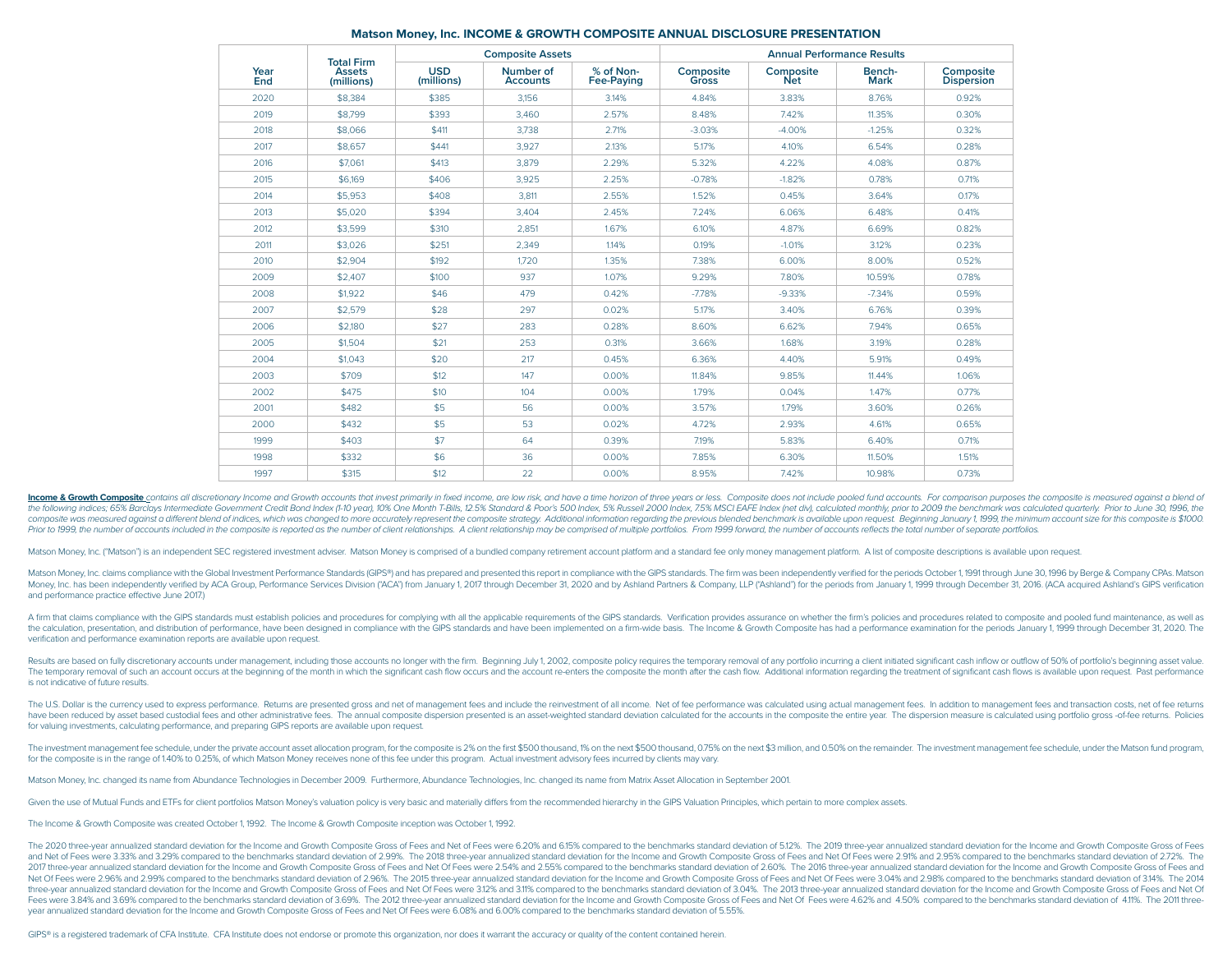# **ENDNOTES**

# PAST PERFORMANCE IS NO GUARANTEE OF FUTURE PERFORMANCE.

## **Matson Money Investment Philosophy**

Matson Money believes that the stock market is efficient and that free markets work. Based on this belief, Matson focuses on attempting to capture market returns utilizing asset class or structured funds, seeks to utilize broad diversification, and attempts to eliminate stock picking, track record investing, and market timing from the investment process.

Matson Money manages client investments utilizing a fund-of-funds strategy. Client accounts are invested in a mix of a proprietary series of mutual funds advised by Matson, which allocate investments across three broad asset classes: domestic equity, international equity, and fixed income. Matson-advised funds seek to allocate across these broad asset classes by investing in various mutual funds or ETFs. The specific target allocation of each client's Matson-advised strategy depends on the individual investor's risk tolerance and investment horizon, and is selected by the client at account opening.

Fund of Funds Risk. The investment performance of client portfolios is affected by the investment performance of the underlying funds in which the portfolio is invested. The ability of the total client portfolio to achieve its investment objective depends on the ability of the underlying Matson-advised mutual funds to meet their investment objectives, on Matson's decisions regarding the allocation of the portfolio's assets among the underlying Matson-advised mutual funds, and on Matson's decisions regarding investments made by the underlying Matson-advised mutual funds. The portfolio may allocate assets to an underlying fund or asset class that underperforms other funds or asset classes. There can be no assurance that the investment objective of the portfolio or any underlying fund will be achieved. When the portfolio invests in underlying funds, investors are exposed to a proportionate share of the expenses of those underlying funds in addition to the expenses of the portfolio. Matson Money may receive fees both directly on your account as well as on the money your account invests in the underlying funds, and the underlying funds themselves may bear expenses of the mutual funds or ETFs in which they invest. Through its investments in the underlying funds, the portfolio is subject to the risks of the underlying funds' investments, with certain underlying fund risks described later in presentation.

# **Risks of Investing in Equities:**

Matson Money utilizes equities in its investment strategies. These asset categories are held by clients both directly and indirectly, with various sub-categories (large value, small value international, micro cap, emerging markets, etc.). Because the value of client investments with Matson will fluctuate, there is risk that you will lose money. The following is a description of the principal risks of investing in equities, including emerging markets:

Equity Market Risk: Even a long-term investment approach cannot guarantee a profit. Economic, market, political, and issuer-specific conditions and events will cause the value of equity securities, and the investment strategies that owns them, to rise or fall. Stock markets tend to move in cycles, with periods of rising prices and periods of falling prices.

Foreign Securities and Currencies Risk: Foreign securities prices may decline or fluctuate because of: (a) economic or political actions of foreign governments, and/or (b) less regulated or liquid securities markets. Investors holding these securities may also be exposed to foreign currency risk (the possibility that foreign currency will fluctuate in value against the U.S. dollar or that a foreign government will convert, or be forced to convert, its currency to another currency, changing its value against the U.S. dollar).

**Emerging Markets Risk:** Numerous emerging market countries have a history of, and continue to experience serious, and potentially continuing, economic and political problems. Stock markets in many emerging market countries are relatively small, expensive to trade in and generally have higher risks than those in developed markets. Securities in emerging markets also may be less liquid than those in developed markets and foreigners are often limited in their ability to invest in, and withdraw assets from, these markets. Additional restrictions may be imposed under other conditions. Frontier market countries generally have smaller economies or less developed capital markets and, as a result, the risks of investing in emerging market countries are magnified in frontier market countries.

**Small Company Risk:** Securities of small companies are often less liquid than those of large companies and this could make it difficult to sell a small company security at a desired time or price. As a result, small/micro cap company stocks may fluctuate relatively more in price. In general, smaller capitalization companies are also more vulnerable than larger companies to adverse business or economic developments and they may have more limited resources.

Because of lower daily trading volumes, trading costs for small stocks are higher. Trading costs result from both direct commissions and the price movements caused by buying or selling shares. Investors are historically compensated to some degree with higher returns in exchange for less liquidity, however, past performance is no quarantee of future success.

Value Investment Risk. Value stocks may perform differently from the market as a whole and following value-oriented investment strategies may cause client portfolios to at times underperform equity funds that use other investment strategies.

## **Risks of Investing in Fixed Income**

Matson Money utilizes fixed income asset categories in its investment strategies. These asset categories are held by clients indirectly through mutual funds, with various sub-categories (large value, small value international, emerging markets, etc.). Because the value of client investments with Matson will fluctuate, there is risk that you will lose money. The following is a description of the principal risks of investing in fixed income cap securities:

Market Risk: Even a long-term investment approach cannot quarantee a profit. Economic, political, and issuer-specific events will cause the value of fixed income securities owned by Matson portfolios to rise or fall.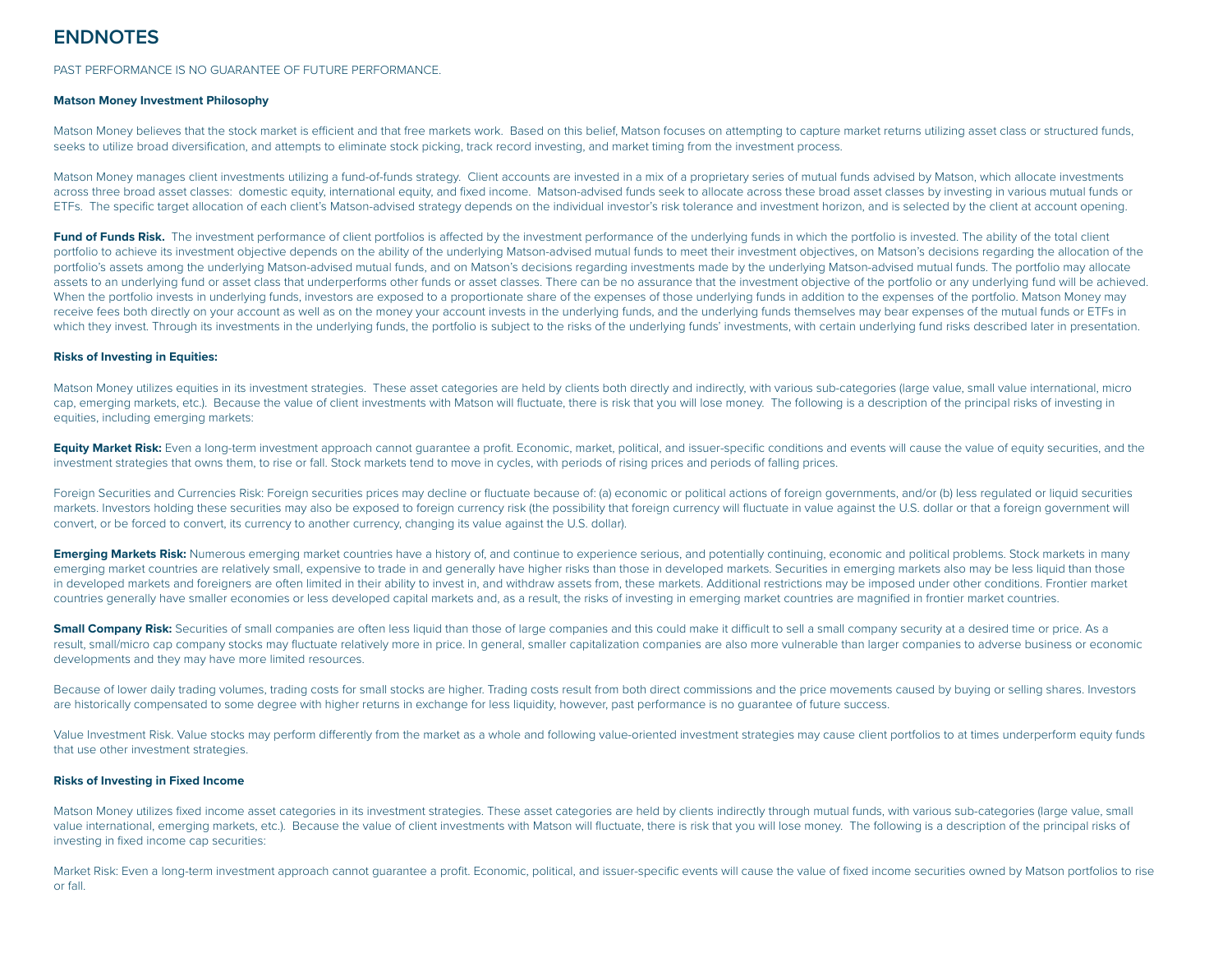Credit Risk: Credit risk is the risk that the issuer of a security may be unable to make interest payments and/or repay principal when due. A downgrade to an issuer's credit rating or a perceived change in an issuer's financial strength may affect a security's value, and thus, impact the investment portfolio's performance. Government agency obligations have different levels of credit support and, therefore, different degrees of credit risk. Securities issued by agencies and instrumentalities of the U.S. Government that are supported by the full faith and credit of the United States, such as the Federal Housing Administration and Ginnie Mae, present little credit risk. Other securities issued by agencies and instrumentalities sponsored by the U.S. Government, that are supported only by the issuer's right to borrow from the U.S. Treasury, subject to certain limitations, and securities issued by agencies and instrumentalities sponsored by the U.S. Government that are sponsored by the credit of the issuing agencies, such as Freddie Mac and Fannie Mae, are subject to a greater degree of credit risk. U.S. government agency securities issued or guaranteed by the credit of the agency may still involve a risk of non-payment of principal and/or interest.

Interest Rate Risk: Fixed income securities are subject to interest rate risk because the prices of fixed income securities tend to move in the opposite direction of interest rates. When interest rates rise, fixed income security prices fall. When interest rates fall, fixed income security prices rise. In general, fixed income securities with longer maturities are more sensitive to changes in interest rates.

Foreign Securities and Currencies: Foreign securities prices may decline or fluctuate because of: (a) economic or political actions of foreign governments, and/or (b) less regulated or liquid securities markets. Investors holding these securities may also be exposed to foreign currency risk (the possibility that foreign currency will fluctuate in value against the U.S. dollar or that a foreign government will convert, or be forced to convert, its currency to another currency, changing its value against the U.S. dollar).

Foreign Government Debt Risk: The risk that: (a) the governmental entity that controls the repayment of government debt may not be willing or able to repay the principal and/or to pay the interest when it becomes due, due to factors such as political considerations, the relative size of the governmental entity's debt position in relation to the economy, cash flow problems, insufficient foreign currency reserves, the failure to put in place economic reforms required by the International Monetary Fund or other multilateral agencies, and/or other national economic factors; (b) governments may default on their debt securities, which may require holders of such securities to participate in debt rescheduling; and (c) there is no legal or bankruptcy process by which defaulted government debt may be collected in whole or in part.

For more information, please see the Matson Money Form ADV Part 2A.

# 1. HISTORICAL MARKET INFORMATION AND SIMULATED PERFORMANCE

This Presentation includes back-tested performance information from various global stock markets and registered open-end investment companies or "mutual funds". Slides 14-24 illustrate Hypothetical Portfolios of well-diversified assets derived from various market indices. Slides illustrating the Hypothetical Portfolios are for pedagogical purposes only and are intended only to demonstrate how the market has historically behaved and to educate investors on the potential benefits of long-term investing in well-diversified portfolios. They are not intended to represent any Matson Money-managed client portfolios, and do not show the results of actual trading by Matson Money, Inc. of clients' assets, nor are the returns indicative of Matson Money's skill in managing a client's account. Matson Money began managing clients' funds in 1991. Each Hypothetical Portfolio along with its Sample Asset Class mix was designed recently with the benefit of hindsight after the performance of the markets during the relevant time period was already known. Back-tested performance has inherent limitations and does not reflect the performance of actual account management. Because back-tested performance does not represent actual trading in client accounts, it may not reflect material economic and market factors, as well as the impact of cash flows, liquidity constraints, investment guidelines or restrictions and fees and expenses that would apply to actual trading. Back-tested results assume that asset allocations would not change over time or in response to market conditions, which might have occurred in the case of actual account management. No inference is made that clients would have had the same performance results if Matson Money managed their assets for any part of this period. Hypothetical portfolio returns generally exceed the results of client portfolios managed by Matson Money due to several factors, including the fact that actual portfolio allocations differed from the allocations represented by the market indices used to create the hypothetical portfolios over the time periods shown, new research was applied at different times to the relevant indices, and index performance does not reflect the deduction of any fees and expenses. Both the back-tested Hypothetical Portfolios and Matson Money's own asset allocation formulas may change as additional economic research becomes available. The annual return information of the hypothetical portfolios assumes the reinvestment of dividends and capital gains and reflects the deduction of a 2% management fee. Mutual fund return data reflects the deduction of all fund fees and expenses. Advisory fees charged to Matson Money clients, whether directly or indirectly through a mutual fund, are described in Part 2 of Matson Money's Form ADV and are discussed more fully in endnote 4, below. Past performance is no guarantee of future results.

- A. Historical stock market information is derived from returns software created by Dimensional Fund Advisors LP (DFA) as updated through Dec. 2015. DFA is a registered investment adviser that, among other things, specializes in and sells statistical market research and mutual fund management. DFA obtains some of its market data from the Center for Research & Security Pricing (CRSP), part of the University of Chicago's Booth School of Business (Chicago Booth).
- B. Dalbar, Inc. (Dalbar) is a leading independent expert for evaluating, auditing and rating business practices, customer performance, product quality and service. QAIB uses data from the Investment Company Institute, Standard & Poor's (S&P) and Barclays Capital Index Products to compare mutual fund investor returns to relevant benchmarks. Using monthly data on mutual fund sales, redemptions and exchanges, Dalbar created a measure of investor behavior it calls the "average investor". The "average investor" analysis is used to calculate "average investor return" for various periods, which is then compared to relevant index returns. Mutual fund investor returns were prepared by Dalbar using data supplied by the Investment Company Institute which takes into account all fund fees and expenses. See 2016 Dalbar Study, "Methodology" at p. 4.
- 2. U.S. Large Company Stocks represented by the S&P 500 Index
- U.S. Small Company Stocks represented by CRSP 9-10 Index
- International Large Company Stocks represented by MSCI EAFE Index
- International Small Company Stock represented by DFA index described in endnote 3.D., below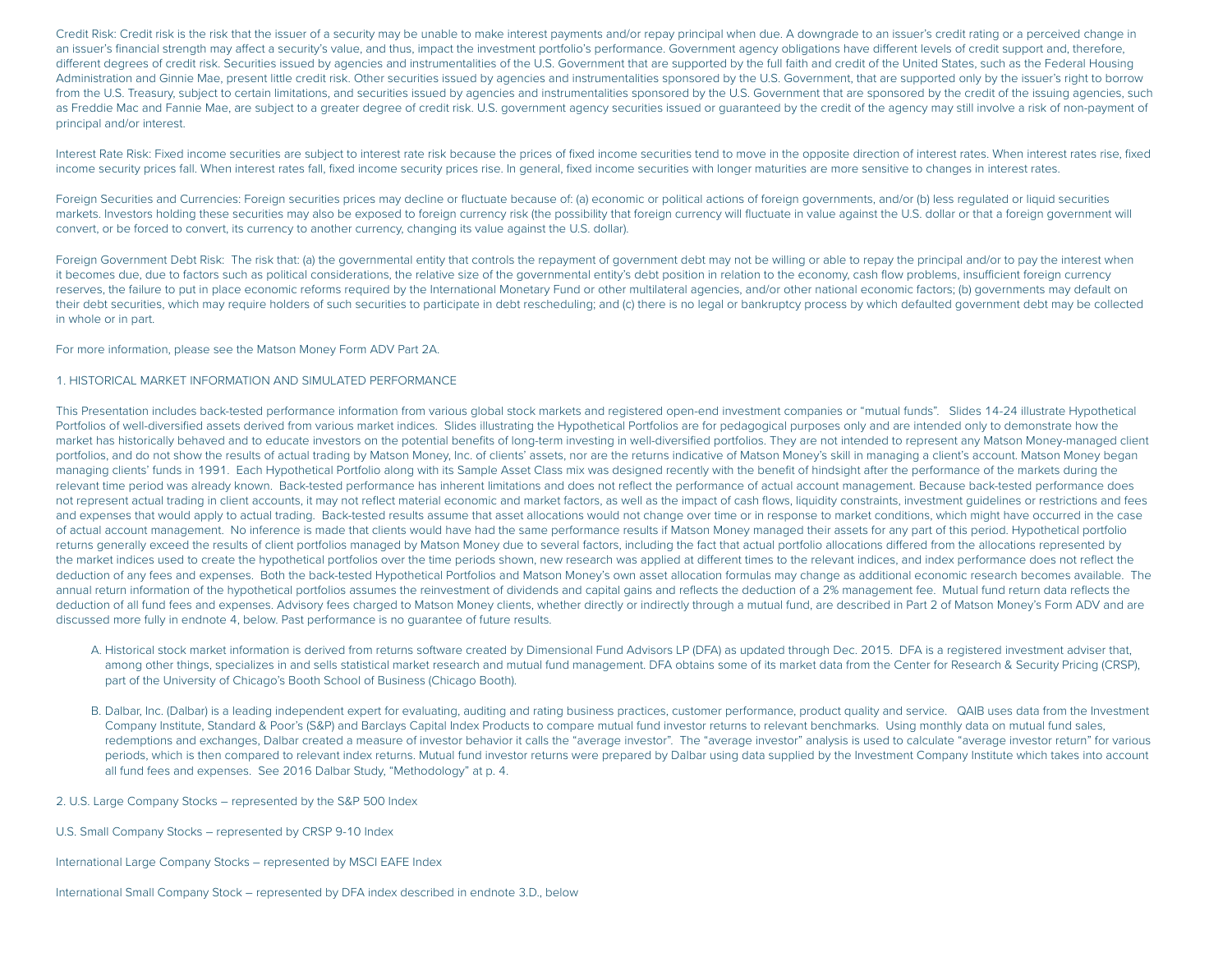U.S. Small Company Value Stocks – represented by Fama/French US Small Value Research index

U.S. Large Company Value Stocks – represented by Fama/French US Large Value Research index

5 Year Government Portfolio – represented by Morningstar Five-Year US Treasury Notes Index

One Year Fixed Income – represented by Bank of America Merrill Lynch 1-Year US Treasury Notes Index

3.RELEVANT INDICES – Segments of market performance information are represented by the following market indices:

 A. S&P 500 – an unmanaged, market-weighted stock index based on the market capitalizations (cap) of 500 leading companies publicly traded in the U.S. stock market, as determined by S&P Dow Jones. It is one of the most commonly followed equity indices. Roger G. Ibbotson and Rex A. Sinquefield performed groundbreaking work on this data in Stocks, Bonds, Bills, and Inflation: The Past and the Future, Dow Jones, 1989. Ibbotson Associates, Chicago.

B. CRSP Stock File Capitalization Decile Indexes – CRSP calculates indices for five groups of U.S. stock markets (NYSE, AMEX and NASDAQ separately, NYSE/AMEX combined and NYSE/AMEX/NASDAQ combined) in which all securities other than ADRs are ranked by their market cap and then divided into 10 deciles with an equal number of securities in each decile. Starting with the NYSE, CRSP first sorts all stocks on the NYSE by market cap and breaks the universe into ten equal groups, called "deciles," by number of names. Decile 1 represents the largest stocks on the NYSE and decile 10 represents the smallest NYSE stocks. CRSP then includes all equivalently sized AMEX and NASDAQ stocks into the NYSE size decile in which they fit by market cap. This Presentation uses market data from the following CRSP indices:

1. CRSP 1-10 Index: Representing the entire market cap of the NYSE and other exchange equivalents.

2. CRSP 1-5 Index: The largest half of NYSE stocks by name and all equivalents from other exchanges, covering Large Cap through Mid Cap stocks.

3.CRSP 6-10 Index: The smallest half of NYSE stocks by name and all equivalents from other exchanges, sometimes referred to as "small-cap" stocks. Similar in size to the Russell 2000 Index.

4.CRSP 9-10 Index: The smallest fifth of NYSE stocks by name and all equivalents from other exchanges, sometimes referred to as "micro-cap" stocks.

C. Morgan Stanley Capital International (MSCI) Europe, Australasia, Far East (EAFE) Index – The MSCI EAFE is an unmanaged, free float-adjusted market cap index designed to measure the equity market performance of developed markets, excluding the US & Canada. As of 12/31/13, it consists of the following 22 developed market country indices: Australia, Austria, Belgium, Denmark, Finland, France, Germany, Greece, Hong Kong, Ireland, Israel, Italy, Japan, the Netherlands, New Zealand, Norway, Portugal, Singapore, Spain, Sweden, Switzerland, and the United Kingdom.

- A. DFA International Small Company Stock Index created as follows for various time periods:
- B. January 1994 Present: Simulated by DFA from Bloomberg securities data. Returns computed from the average of four staggered, market cap-weighted annually rebalanced portfolios of small company securities. Small companies defined as the bottom 10% of the market ranked by market cap. REITs are excluded. Maximum index weight of any one company is capped at 5%. Countries included are Australia, Austria, Belgium, Canada, Denmark, Finland, France, Germany, Greece, Hong Kong, Ireland, Italy, Japan, Netherlands, New Zealand, Norway, Portugal, Singapore, Spain, Switzerland, Sweden, United Kingdom.
- C. July 1981 December 1993: Simulated by Dimensional from Style Research securities data. Includes securities of MSCI EAFE countries in the bottom 10% of market capitalization, excluding the bottom 1%. All securities are market capitalization weighted. Each country is capped at 50%. Rebalanced semiannually.
- D. January 1970-June 1981: 50% Hoare Govett Small Companies Index (hgsmall.ind), 50% Nomura Small Companies Index (nomura.ind).
- E. Fama/French US Large Value research data and Fama/French US Small Value research data developed by Eugene Fama and Kenneth R. French, the U.S. Large Value strategy relies, in part, on the CRSP 1-5 Index and the U.S. Small Value strategy relies, in part, on the CRSP 6-10 Index, both of which are described above.

D. Barclays U.S. Government/Credit Index (formerly a Lehman Brothers Index) – the nonsecuritized portion of the Barclays U.S. Aggregate Index, including Treasuries, government-related issues and corporates to reflect the performance and characteristics of the underlying market. The Barclays U.S. Aggregate Bond Index reflects the broadest measure of the taxable U.S. bond market, including most Treasury, agency, corporate, mortgage-backed, asset-backed, and international dollar-denominated issues, all with maturities of 1 year or more and covers the USD-denominated, investment-grade (rated Baa3 or above by Moody's), fixed-rate, and taxable areas of the bond market.

E. Morningstar Five-Year US Treasury Notes Index (formerly Ibbotson Intermediate Five Year Treasury Notes data derived from Stocks, Bonds, Bills and Inflation, referenced above).

F. Bank of America Merrill Lynch 1-Year US Treasury Notes Index – an unmanaged index comprised of a single outstanding two-year Treasury Note purchased at the beginning of the month and held for a full month. The Note selected at each month-end rebalancing is one that matures closest to, but not beyond, one year from the rebalancing date.

G. T-Bill Data – developed by Roger G. Ibbotson and Rex A. Sinquefield in Stocks, Bonds, Bills, and Inflation, referenced above.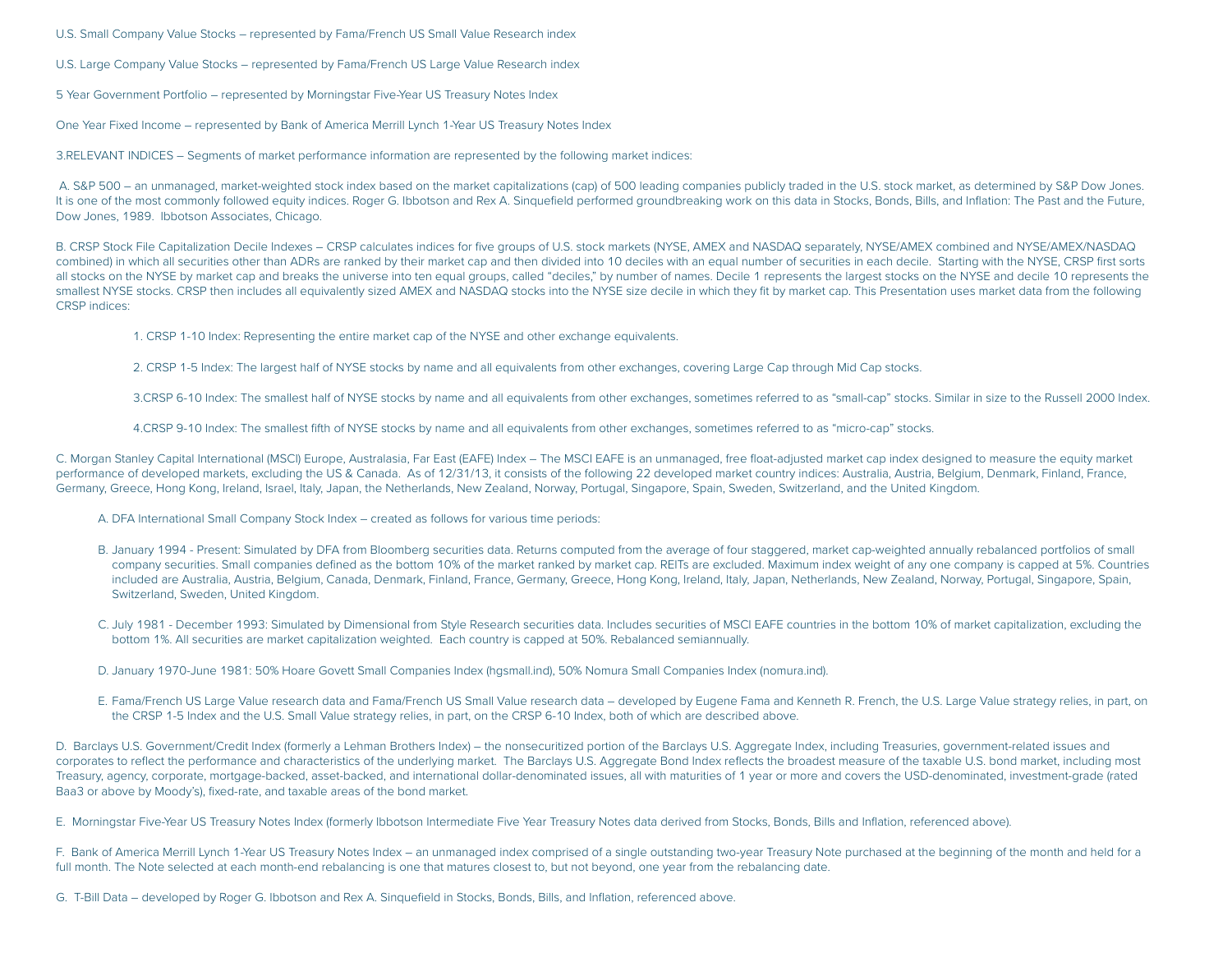H. Consumer Price Index (CPI) – the CPI is produced and published monthly by the U.S. Bureau of Labor Statistics to reflect changes in the prices paid by urban consumers for a representative basket of goods and services and is commonly used as a measure of domestic inflation.

4. Fee and Expense Information

- A. Market Indices Investors cannot invest in a market index directly, the performance of an index does not represent any actual transactions and its performance does not reflect the deduction of any fees or expenses associated with actual investing. Market performance information is included in this Presentation solely to demonstrate the potential benefits historically associated with long-term investing in a portfolio of well-diversified asset classes and does not represent or suggest results Matson Money would or may have achieved when managing client portfolios.
- B. Mutual Funds The performance history of a mutual fund includes all embedded fees, costs and expenses of the fund, such as the manager's advisory fee, brokerage commissions associated with the acquisition of portfolio securities and fund operating costs like legal and accounting fees. These fees are reflected in each fund's expense ratio and are deducted from the value of each fund share. However, commissions associated with the sale of fund shares are not included. Fund investors who also engage an investment adviser to manage their assets generally also pay a separate advisory fee to this manager.

B.Matson Clients - In the case of the Matson Money mutual fund advisory program, clients generally do not pay any additional fee to Matson Money beyond the embedded fund advisory fee. Instead, clients generally pay a separate advisory fee to an unaffiliated adviser that serves as a co-adviser to the clients in conjunction with Matson Money's mutual fund asset allocation program. Mutual funds created and managed by Matson Money are designed as "funds-of-funds" and invest in, among other things, mutual funds managed by DFA which include DFA's management fee. In addition, clients enter into an agreement with a custodian that works with the Matson Money mutual fund platform and separately pay the custodian's fee. With respect to any Hypothetical Portfolio, to determine the maximum fees and expenses potentially payable, Matson clients may deduct from any performance numbers illustrated an additional .51% representing private account custodial fees and miscellaneous fund expenses, including trading costs, since the combined maximum co-adviser fee of 1.40% and Matson Money's embedded fund advisory fee of .50% are below the 2% model fee already deducted from the Hypothetical Portfolios. The attached GIPS presentations for Matson Money's performance composites are shown net of actual fees charged to Matson Money client accounts.

The converging Lines and only those lines on the slides labeled "Deviations of Returns Over Time" are based on the following hypothetical allocations.

| <b>ASSET CLASSES</b>           | <b>CONSERVATIVE</b> | <b>MODERATE</b> | <b>GROWTH</b> | <b>AGRESSIVE</b> |
|--------------------------------|---------------------|-----------------|---------------|------------------|
| <b>FIXED INCOME</b>            |                     |                 |               |                  |
| <b>Cash Equivalents</b>        | 2%                  | 2%              | 2%            | 2%               |
| <b>Short-Term Fixed Income</b> | 36.5%               | 24%             | 11.5%         | 1.5%             |
| <b>5-Year Government Bonds</b> | 36.5%               | 24%             | 11.5%         | 1.5%             |
| <b>Sub Total: FIXED INCOME</b> | 75%                 | 50%             | 25%           | 5%               |
| <b>U.S. EQUITY</b>             |                     |                 |               |                  |
| <b>Large Cap Stocks</b>        | 2.63%               | 4.5%            | 6.37%         | 7.5%             |
| Large Cap Value Stocks         | 5.25%               | 9%              | 12.75%        | 15%              |
| <b>Small Cap Stocks</b>        | 5.26%               | 9%              | 12.75%        | 15%              |
| <b>Small Cap Value Stocks</b>  | 4.38%               | 7.5%            | 10.63%        | 12.5%            |
| Sub Total: U.S. EQUITY         | 17.5%               | 30%             | 42.5%         | 50%              |
| <b>INTERNATIONAL EQUITY</b>    |                     |                 |               |                  |
| <b>Large Cap Stocks</b>        | 2.63%               | 7%              | 11.38%        | 15.75%           |
| <b>Small Cap Stocks</b>        | 4.85%               | 13%             | 21.12%        | 29.25%           |
| Sub Total: INT'L EQUITY        | 7.5%                | 20%             | 32.5%         | 45%              |
| <b>GRAND TOTAL</b>             | 100%                | 100%            | 100%          | 100%             |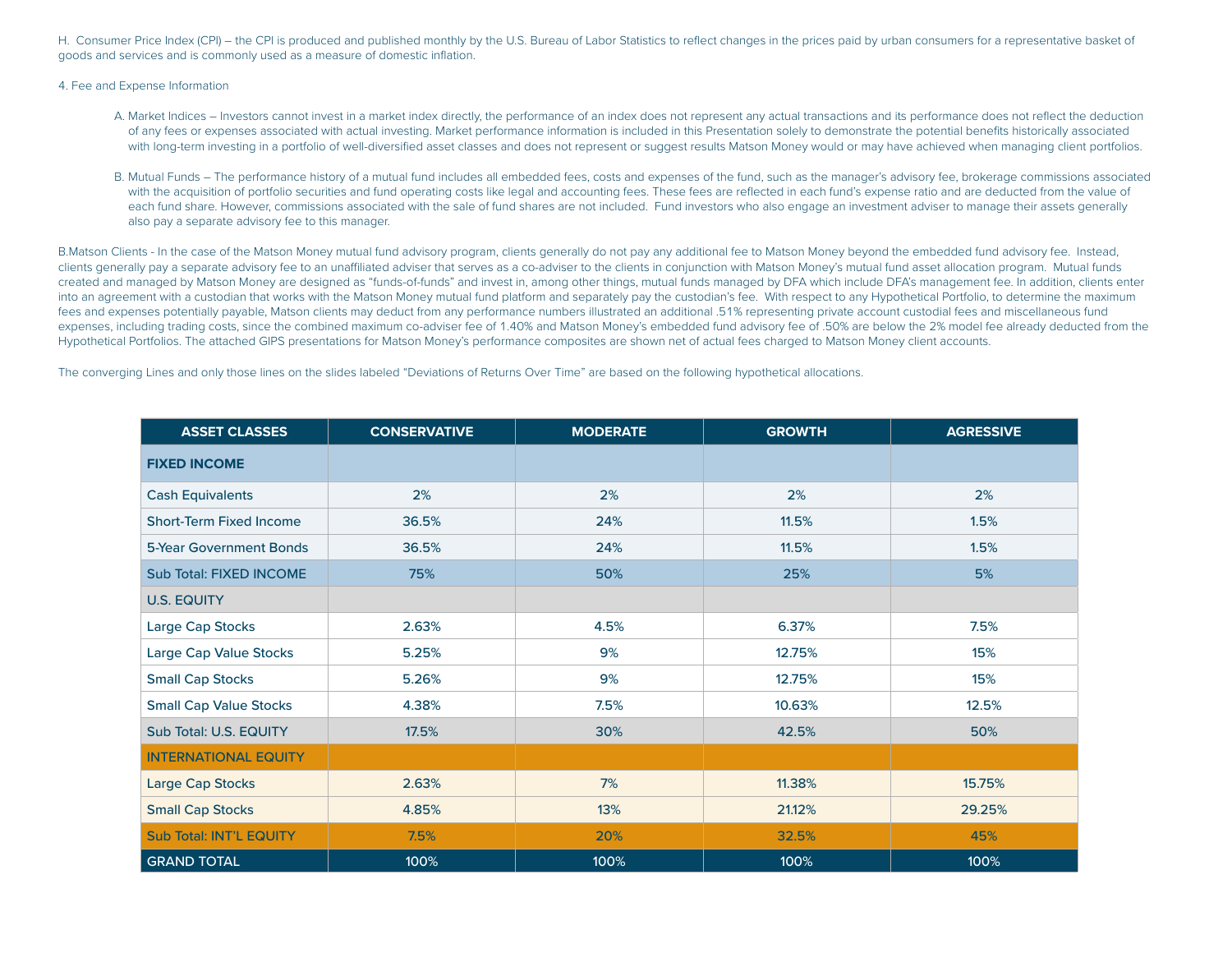# PAST PERFORMANCE IS NO GUARANTEE OF FUTURE PERFORMANCE.

All investing involves risk and costs. Your adviser can provide you with more information about the risks and costs associated with specific programs. No investment strategy (including asset allocation and diversification strategies) can ensure peace of mind, guarantee profit, or protect against loss.

References to DALBAR NEW Year End 2018 Version (Slightly modified Dalbar version)

# **DALBAR References:**

Average stock investor, average bond investor and average asset allocation investor performance results are based on a DALBAR study, "Quantitative Analysis of Investor Behavior (QAIB), 2018." DALBAR is an independent financial research firm. Using monthly fund data supplied by the Investment Company Institute, QAIB calculates investor returns as the change in assets after excluding sales, redemptions and exchanges. This method of calculation captures realized and unrealized capital gains, dividends, interest, trading costs, sales charges, fees, expenses and any other costs. After calculating investor returns in dollar terms, two percentages are calculated for the period examined: Total investor return rate and annualized investor return rate. Total return rate is determined by calculating the investor return dollars as a percentage of the net of the sales, redemptions, and exchanges for the period.

In DALBAR references, equity benchmark performance and systematic equity investing examples are represented by the Standard & Poor's 500 Composite Index, an unmanaged index of 500 common stocks generally considered representative of the U.S. stock market. Indexes do not take into account the fees and expenses associated with investing, and individuals cannot invest directly in any index.

In DALBAR references, Bond benchmark performance are represented by the BloombergBarclays Aggregate Bond Index, an unmanaged index of bonds generally considered representative of the bond market. Indexes do not take into account the fees and expenses associated with investing, and individuals cannot invest directly in any index.